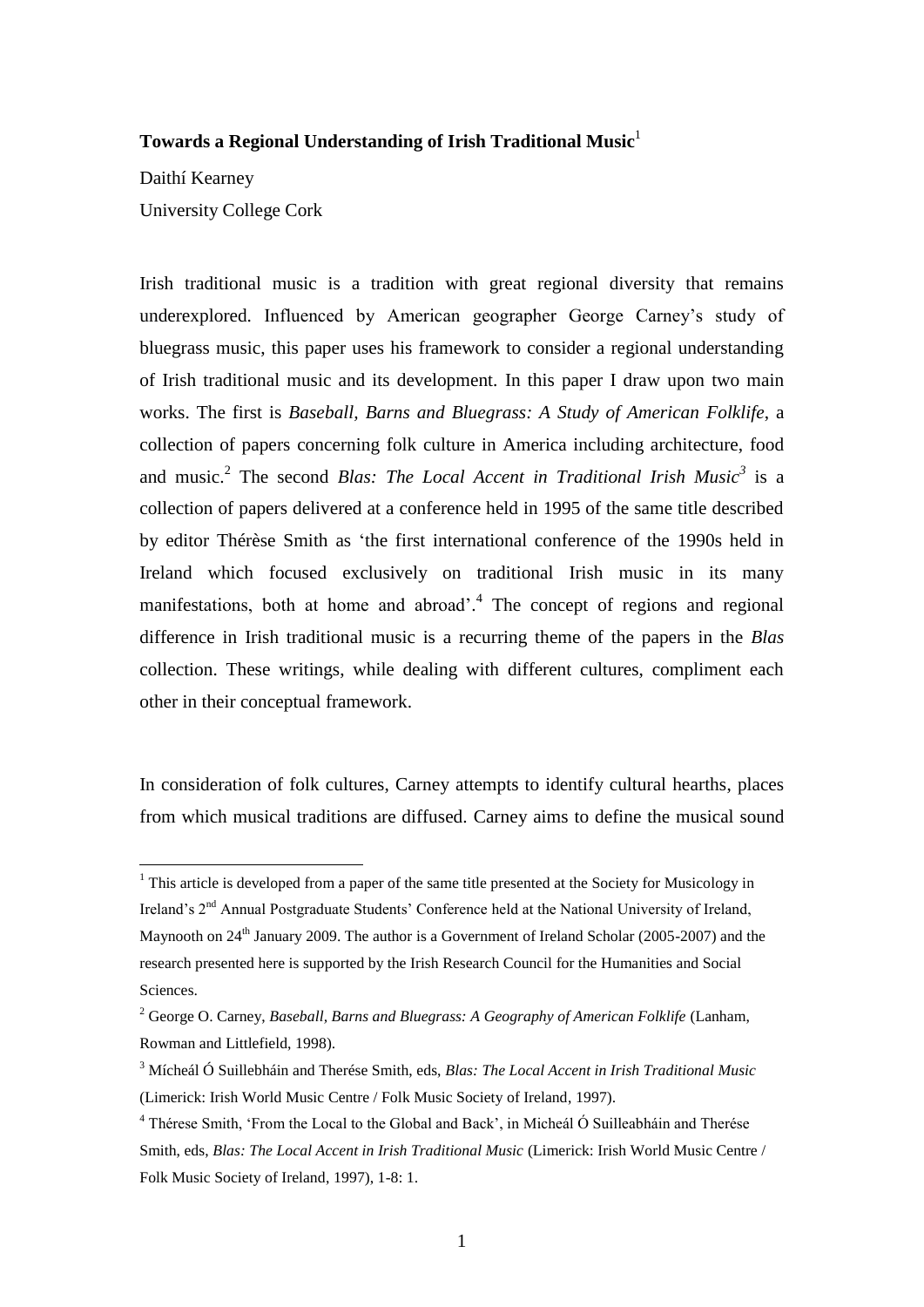of the region and trace how musical style evolves over time. Understanding regions as a process is an integral element in developing a geographical understanding of Irish traditional music. The sounds and style of Irish traditional music have changed at different rates in different places amongst different social networks influenced by a variety of socio-political contexts. In *Blas*, articles by Fintan Vallely and Niall Keegan consider the concept of style and regional style in Irish traditional music; Vallely in particular showing an awareness for the social and economic contexts for musical style.<sup>5</sup> Peter Browne and Caoimhín Mac Aoidh focus on the particular regions of Sliabh Luachra and Donegal respectively in a process that, as highlighted in this paper, reinforces the connection between Irish traditional music and often isolated, rural regions in the west of Ireland.<sup>6</sup>

There is a particular emphasis on the role of individuals as innovators of change evident in Carney"s framework. Individuals are also identified as important forces of change and the development of style in Irish traditional music. Individual musicians have been innovators of musical style and are often associated with particular regions, most notably Pádraig O"Keeffe with Sliabh Luachra, John Doherty with Donegal and Michael Coleman with South Sligo. These associations are somewhat subjective and can sometimes mask the complex social network of the many people in a musical region. For example, O"Keeffe demonstrated a knowledge and liking for the music of Coleman. Coleman himself spent most of his life in America, though he continues to be celebrated as an icon of south Sligo musical traditions. Travelling piper Johnny Doran, as well as Dublin based teacher Leo Rowsome, were significant influences on Willie Clancy, an integral character in the musical narratives of West Clare who

 $<sup>5</sup>$  Fintan Vallely, 'The Migrant, The Tourist, The Voyeur, The Leprechaun...' in Micheál Ó</sup>

Suilleabháin and Thérèse Smith, eds., *Blas: The Local Accent in Irish Traditional Music* (Limerick: Irish World Music Centre / Folk Music Society of Ireland, 1997), 107-115; Niall Keegan, "The Verbal Context of style in traditional Irish music" in Micheál Ó Suilleabháin and Thérèse Smith, eds,

<sup>(</sup>Limerick: Irish World Music Centre / Folk Music Society of Ireland, 1997), 116-122.

<sup>&</sup>lt;sup>6</sup> Peter Browne, 'Sliabh Luachra: A Personal View' in Micheál Ó Suilleabháin and Thérèse Smith, eds, (Limerick: Irish World Music Centre / Folk Music Society of Ireland, 1997), 64-66; Caoimhín Mac Aoidh, "Donegal: A Voice in the Wilderness or the Voice of Reason" in Micheál Ó Suilleabháin and Thérèse Smith, eds, (Limerick: Irish World Music Centre / Folk Music Society of Ireland, 1997), 67- 72.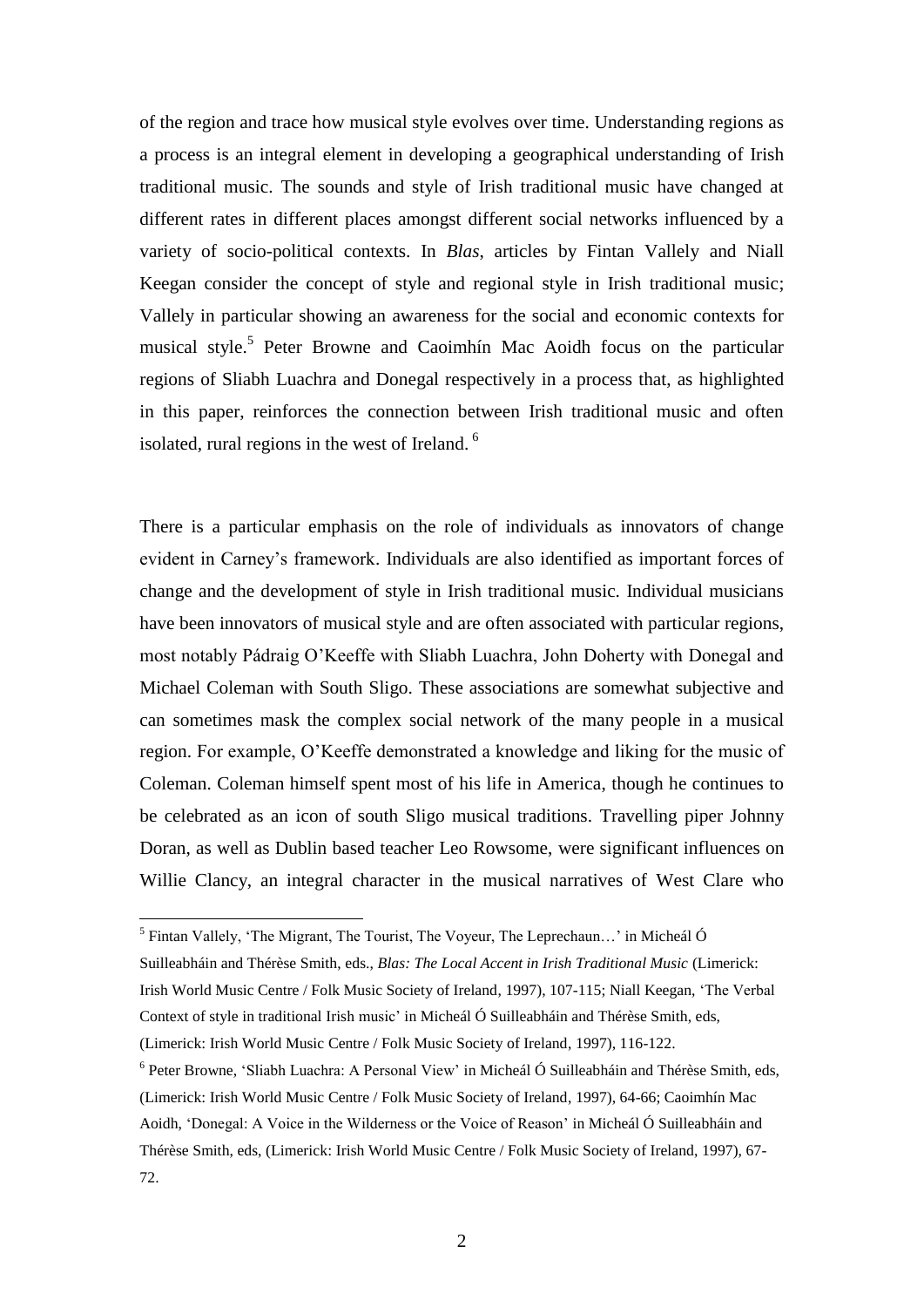learned much music in Dublin.<sup>7</sup> A difficulty in developing an understanding of regions in Irish traditional music is the consolidation of the role of the individual within a regional narrative and social network.

In the keynote address to *Blas*, Peter Cooke highlighted the processes of institutionalisation.<sup>8</sup> Institutionalisation is integral to the changing geography of Irish traditional music and the construction and imagination of regions. Carney stresses the role of social institutions which involve politics of power and identity.<sup>9</sup> Organisations, festivals, radio stations and record companies shape the diffusion and evolution of musical traditions. Noticing the changing places that come to the fore in histories of Irish traditional music, Allen Feldman notes the emergence of the popularity of musicians from County Sligo in the 1920s and 1930s and the shift towards music and musicians from County Clare in the 1960s and 1970s, partly due to the development of recording and the radio and the privileging of regional identities.<sup>10</sup> Mac Aoidh suggests a hierarchy in a regional understanding of Irish traditional music that places County Clare at the top and owes much to the tourist industry.<sup>11</sup> The work of Séamus Ennis and Breandán Breathnach in diffusing knowledge of regional diversity is also significant. Both were Dublin based but with connections to the Connemara Gaeltacht and County Clare.

To date, studies of regions in Irish traditional music have invariably focused on regions in the west of Ireland, influenced by what Seán Corcoran termed "filters of

 7 Fintan Vallely, "Clancy, Willie" in Fintan Vallely ed. *The Companion to Irish traditional music* (Cork: Cork University Press, 1999), 71-72; Helen O"Shea, *The Making of Irish traditional music* (Cork: Cork University Press, 2008), 57.

<sup>&</sup>lt;sup>8</sup> Peter Cooke, 'Cultural Greyout or Survival of the Species? - "The Threat"' in Micheál Ó Suilleabháin and Therése Smith, eds, *Blas: The Local Accent in Irish Traditional Music* (Limerick: Irish World Music Centre / Folk Music Society of Ireland, 1997), 9-24.

<sup>9</sup> Carney, *Baseball, Barns and Bluegrass: A Geography of American Folklife*, 145.

<sup>&</sup>lt;sup>10</sup> Allen Feldman, 'Music of the Border: The Northern Fiddler Project, Media Provenance and the Nationalization of Irish Music" in *Radharc* Vol. 3 (2002), 97-122.

<sup>&</sup>lt;sup>11</sup> Mac Aoidh, 'Donegal: A Voice in the Wilderness or the Voice of Reason' in *Blas: The Local Accent in Irish Traditional Music*, 67.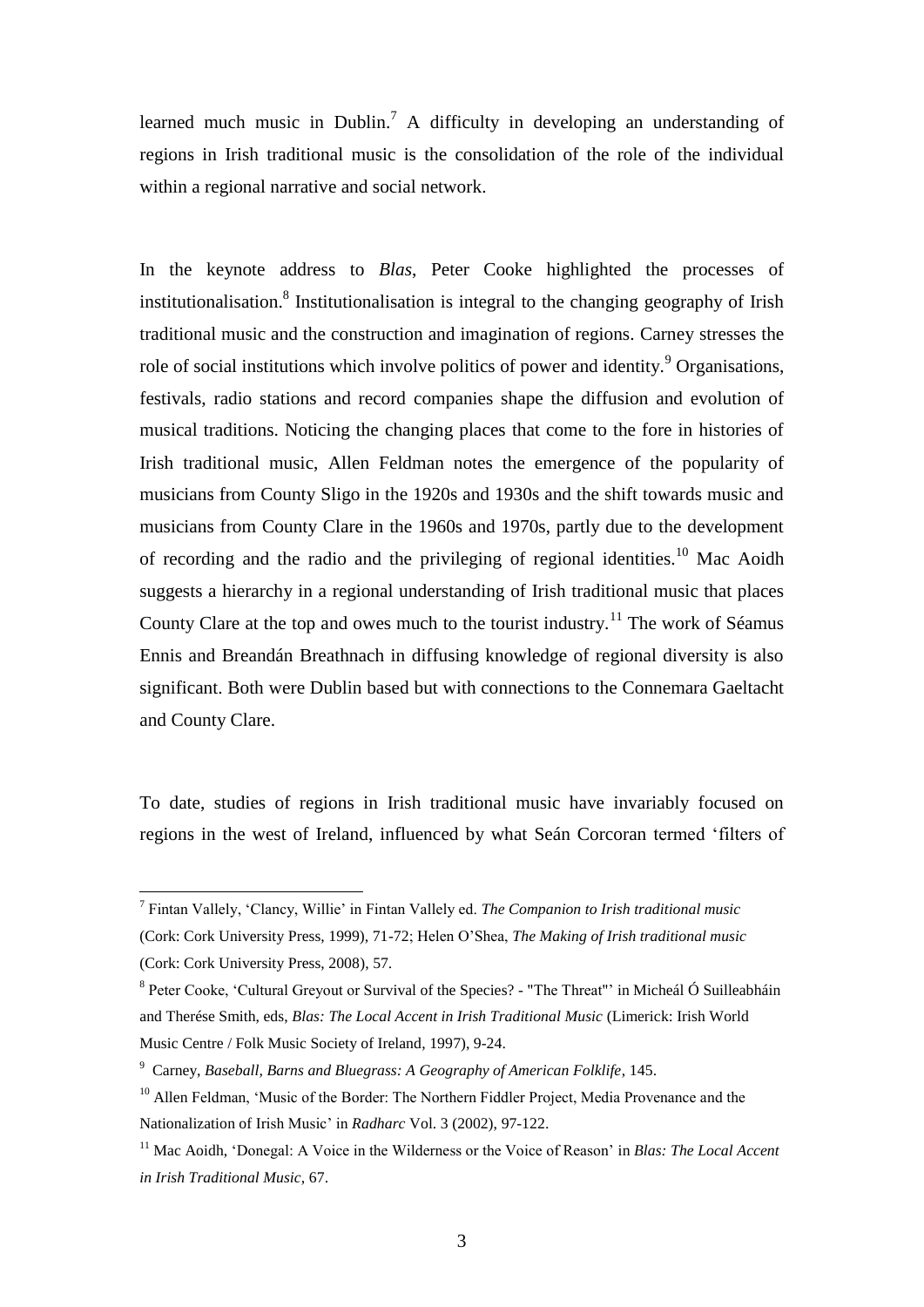mediation<sup>'12</sup> and identified by an analysis of musical style without an acknowledgement of the complex processes and power geometries involved in the identification and representation of regions. In extending the parameters for a regional understanding of Irish traditional music, I propose that the complex geography of Irish traditional music can lead to a greater appreciation of the diversity of sounds and environments, as well as stages in the development of the tradition throughout the island.

### **An Ireland of Regions**

<u>.</u>

Ireland presents a complex subject for the regional geographer, not only in terms of music but in relation to the physical and cultural environments that exist on the island. Commenting on the relationship between culture and the topography of Ireland, William J. Smyth notes:

No other European country has such a fragmented peripheral arrangement of mountain land all along its borders. This has enriched Ireland with a diversified scenic heritage but the complicated distribution of massifs presented severe difficulties to would-be conquerors. Likewise, the topography has meant that the richer lowland regions are scattered and fragmented all over the island, facilitating the evolution of strong regional subcultures. In turn the hills and boglands came to serve as territorial bases for local lordships and, with later phases of conquest and colonization, often became regions of retreat and refuge.<sup>13</sup>

Smyth presents a historical perspective for understanding modern Ireland that emerges between the sixteenth and eighteenth centuries. The identity of many regions in Ireland develops during this period. It is also during that period that Irish traditional music evolved into what we identify it as today. The musical traditions of this island and the regional diversity therein are closely connected to the social, political and economic upheavals that have occurred over the past five centuries.

<sup>&</sup>lt;sup>12</sup> Seán Corcoran, 'Concepts of Regionalism in Irish Traditional Music', in Micheál Ó Suilleabháin and Therése Smith eds., *Blas: The Local Accent in Irish Traditional Music* (Limerick: Irish World Music Centre / Folk Music Society of Ireland, 1997), 28.

<sup>&</sup>lt;sup>13</sup> William J. Smyth, 'The Making of Ireland: Agendas and Perspectives in Cultural Geography', in Brian Graham and LJ Proudfoot, eds, *An Historical Geography of Ireland* (London: Academic Press 1993), 399-438, 402.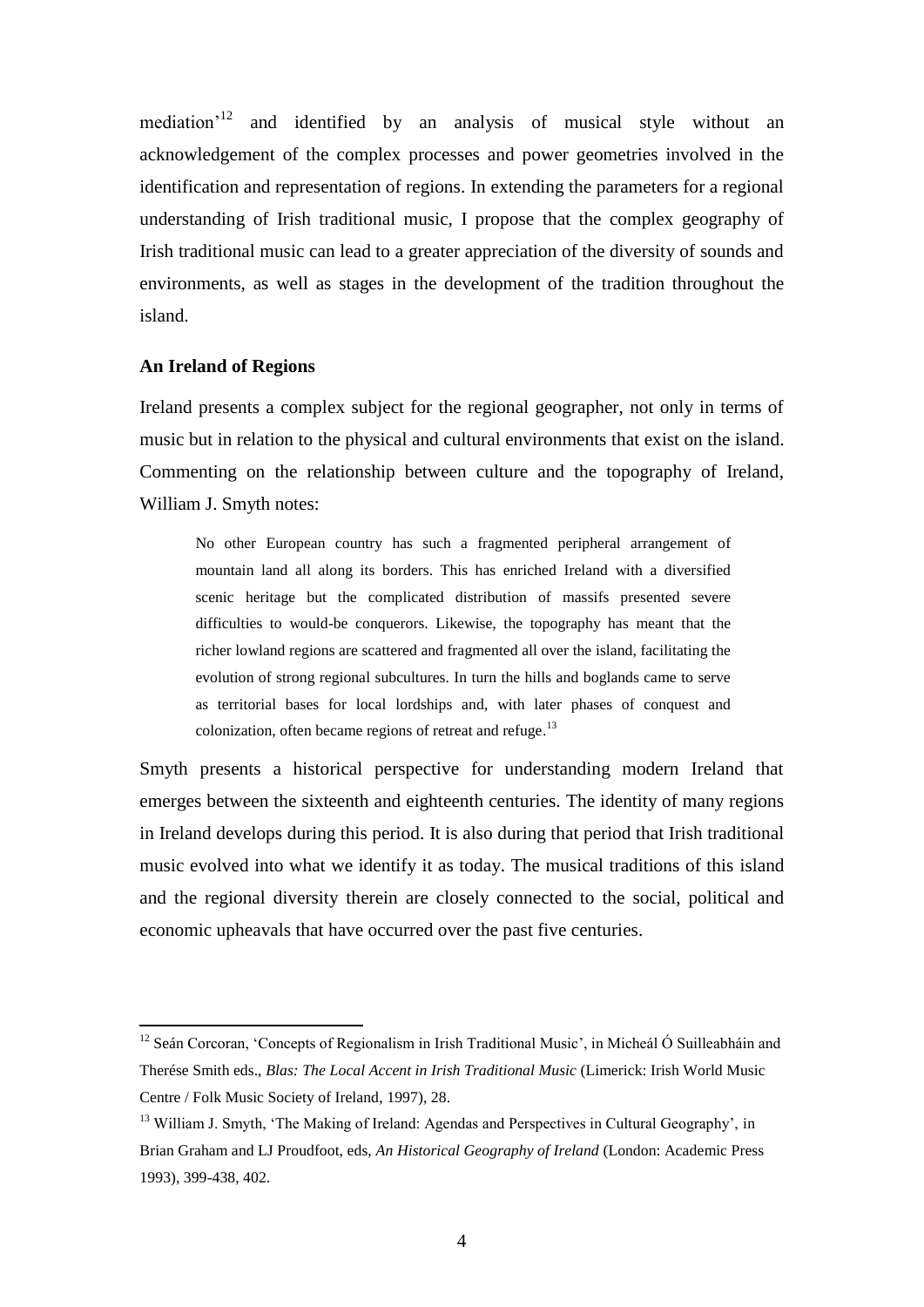The emergence of tourism as an important economic engine across the island of Ireland has also impacted on the identity and perceptions of regions. Attracted in part by the scenic heritage referred to by Smyth, Irish traditional music is also cited as a prominent tourist attraction. The politics and economics of tourism have motivated the expansion and development of the cultural landscape of Irish traditional music but this may also have a negative impact on the representation of the tradition. In his study of tourism from a geographical perspective, Stephen Williams states: "Sanitized, simplified and staged representations of places, histories, cultures and societies match the superficiality of the tourist gaze and meet tourist demands for entertaining and digestible experiences, yet they provide only partial representations of reality.<sup>14</sup> Mac Aoidh highlights the impact of the tourist gaze when asking:

"How many times have you cringed at the sight of harp-bearing green-gowned lassies cavorting with lads in knee britches in 'cultural displays' for tourists? For the larger portion of practising traditional musicians this is not Irish traditional culture, but a Frankenstein-like nightmare'.<sup>15</sup>

Regional identities are thus under pressure from the economic machines of the tourist industry that attempts to market them and, in doing so, further shapes their development.<sup>16</sup> Helen O'Shea explores the impact of tourism, particularly in relation to the promotion of regional identities in Irish traditional music, acknowledging the development of an East Clare regional musical identity in opposition to the more crowded music spaces of West Clare and with the support of marketing initiatives in the 1990s.<sup>17</sup> O'Shea is observing a phenomenon outlined elsewhere by John Urry who suggests that the trends in tourism have moved away from the preference for mass tourism and towards a desire to experience something different, to get away from the beaten track and engage with a community. Urry labels this the 'end of tourism'.<sup>18</sup> Tourism involves people, technology, finance, images and ideologies, each of which can impact on the music, traditions and identity of a region.

<sup>14</sup> Stephen Williams, *Tourism Geography*, (London: Routledge, 1998), 179.

<sup>15</sup> Caoimhín Mac Aoidh, *Between the Jigs and the Reels: The Donegal Fiddle Tradition* (Co. Leitrim: Drumlin Publications, 1994), 36.

<sup>&</sup>lt;sup>16</sup> Helen O'Shea, *The Making of Irish Traditional Music* (Cork: Cork University Press, 2008), 63.  $17$  Ibid., 65.

<sup>18</sup> John Urry, *Consuming Places* (London: Routledge, 1995), 147.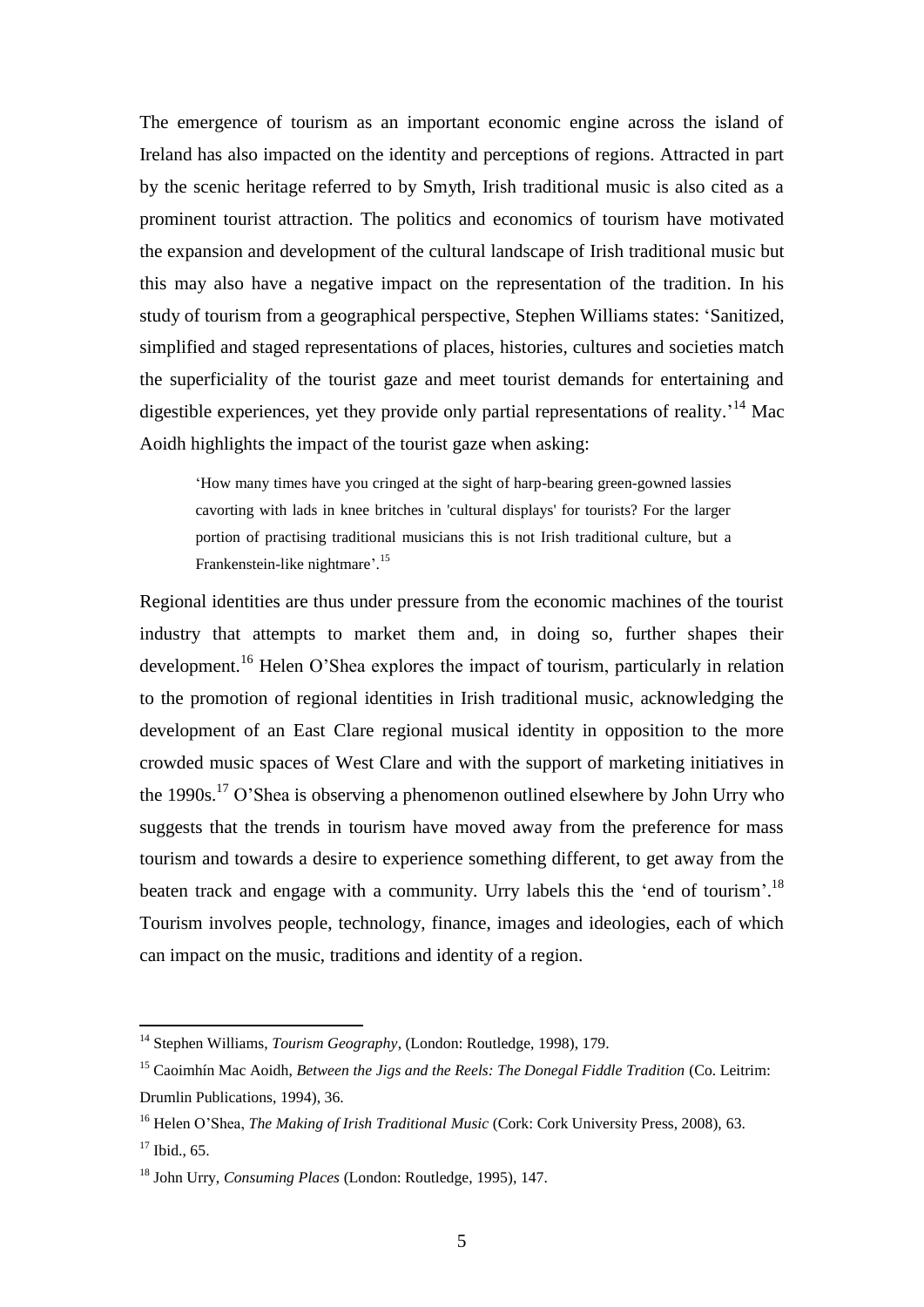This paper is influenced by my own childhood growing up in Tralee, County Kerry where I was a member of *Siamsa Tíre*, performing for a primarily tourist market each summer of my teenage years. I was aware of a strong regional music identity to the east in Sliabh Luachra that I have since explored as part of my postgraduate research at University College Cork. More recently I have lived in the town of Youghal in East Cork. The present day reputation of Sliabh Luachra as a region with a rich musical heritage is in contrast with the association of Youghal with historical figures such as Sir Walter Raleigh and Oliver Cromwell, yet places such as Youghal also have regional stories and traditions that include a rich musical heritage. Breathnach reminds us that Irish traditional music includes "not only the older songs and melodies of the Gael […] but also the Anglo-Irish and English ballads of the countryside and the extraordinarily rich vein of dance music which belongs exclusively neither to Gaeltacht nor Galltacht'.<sup>19</sup> Indeed the area around Ballymacoda near Youghal received favourable mention in Seán Ó Riada"s *Our Musical Heritage* but reference to Sliabh Luachra was only in passing and not by name  $-\acute{O}$  Riada referred briefly to a region on the Cork-Kerry border when discussing fiddle styles.<sup>20</sup> While anxiety over the disappearance of regional traditions has led to a heightened awareness of a number of regions that are to the fore of studies of regional styles in Irish traditional music, $^{21}$  attempts at discovering and rediscovering regions that have been largely ignored present a more complex challenge to a regional understanding of Irish traditional music.

<sup>19</sup> Breandán Breathnach, *Folk Music and Dances of Ireland*, (Dublin: The Talbot Press, 1971), 2.

<sup>20</sup> Seán Ó Riada, in *Our Musical Heritage*, Thomas Kinsella and Tomás Ó Canainn, eds. (Fundúireacht an Riadaigh i gcomhar le The Dolmen Press, Mountrath, Portlaoise, Ireland, 1982). (This book was compiled from the programme series, *Our Musical Heritage*, presented by Seán Ó Riada on Radio Éireann, 7th July to 13th October, 1962).

<sup>21</sup> O"Shea, *The Making of Irish Traditional music*, 56.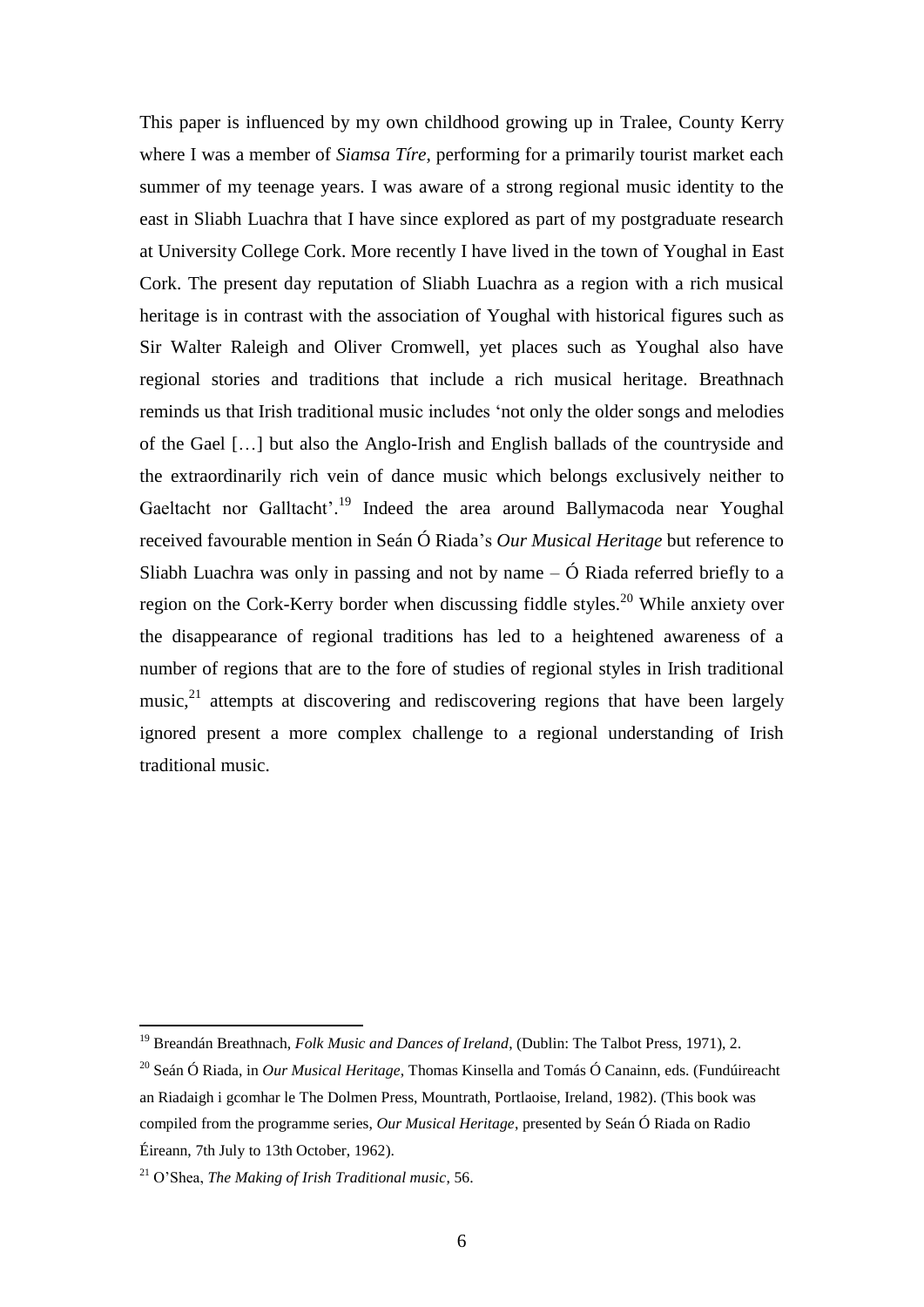**Figure 1: Regions explored in** *Our Musical Heritage* <sup>22</sup>



 $^{22}$  Figure 1 is a subjective representation by the author loosely demonstrating the regions referred to, if even briefly, by Seán Ó Riada in the radio series *Our Musical Heritage* (1962).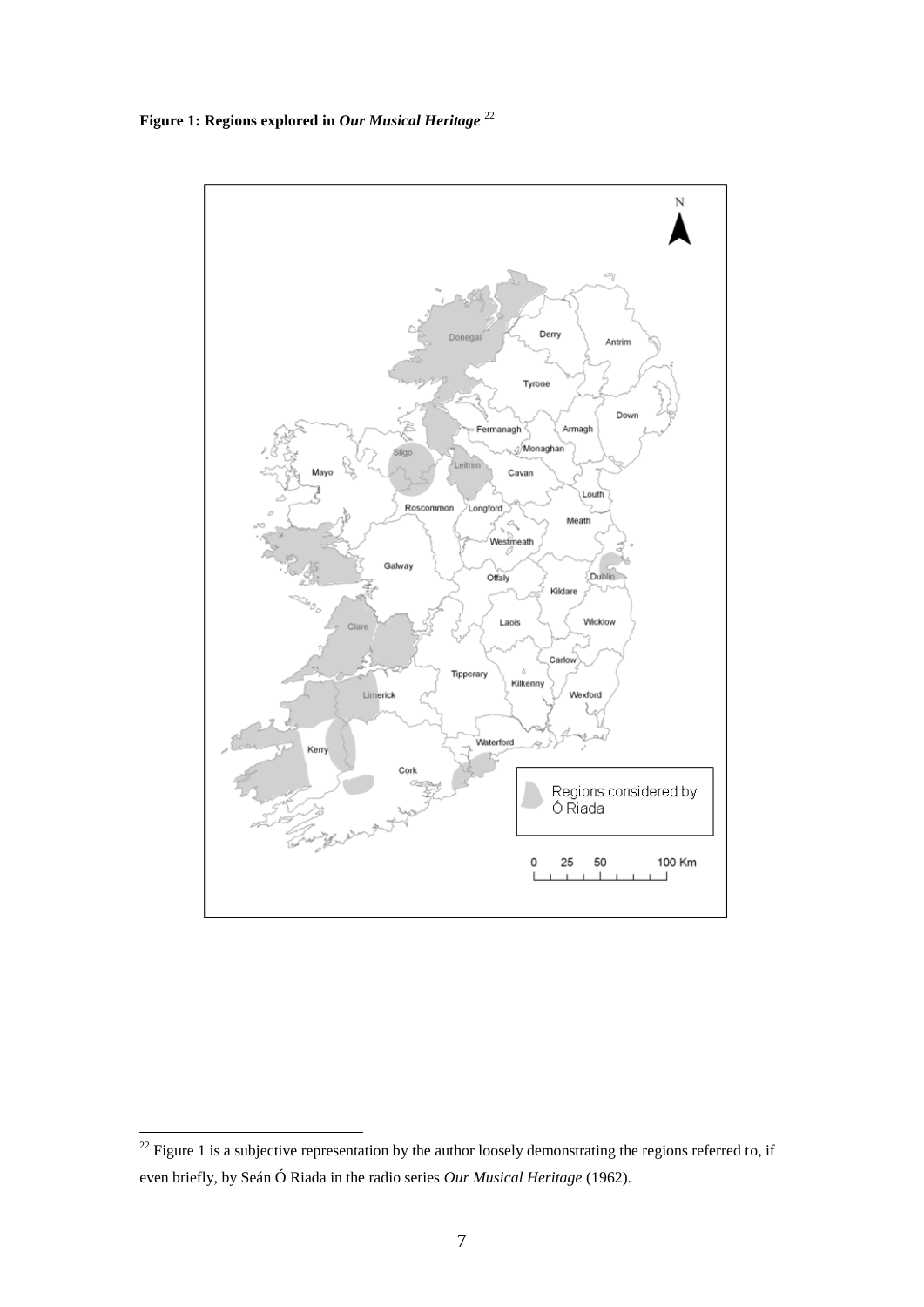## **Regionalising Ireland**

<u>.</u>

The popularity of regional studies and the concept of regions in Irish traditional music have developed over the past fifty years. The recognition of regions of Irish traditional music is relatively recent; Seán Ó Riada"s *Our Musical Heritage* is arguably the first significant engagement with regional difference in Irish traditional music. The regions identified by Ó Riada (see fig. 1) and many subsequent observers are located on the west coast, influenced perhaps by cultural nationalism as much as actual musical activity. Ó Riada"s focus on discernable regional styles became the model for studying regions in Irish traditional music. Such a model did not consider the totality of the region and the changing nature of culture and sounds in a region. Ó Riada"s division of Irish traditional music was to influence his successors, though he himself acknowledged that he had merely highlighted a small number of regions and that many more existed. $^{23}$ 

Whilst living in Dublin, Ó Riada was influenced by musicians from various parts of the country migrating to and becoming part of a Dublin social and musical network.<sup>24</sup> These musicians brought with them tunes and ways of playing that were to become part of a national repertoire in a process, fuelled in particular by the development of radio and recordings that diluted regional difference, particularly in the context of musical style. Questions concerning the relevance of regional styles and the relationship between musical styles and their regions of origins in Irish traditional music today undermine attempts at a regional understanding of Irish traditional music based on the concept of regional styles alone. Indeed, some critics of the concept of regions in Irish traditional music have gone as far as suggesting that the study of regional style is a 'dead geography'.<sup>25</sup> However, there has been a resurgence of

<sup>23</sup> In a typed script for *Our Musical Heritage*, Ó Riada has written: "If, in these programmes, I have neglected one region or another, it is because I felt that the regions I covered included all the most important features of the sean-nos as it still exists.' (BL/PP/OR/554/9). See also in relation to fiddle styles, Ó Riada, *Our Musical Heritage*, 51, 52.

<sup>24</sup> Niall Keegan, *Language and Power in Traditional Irish Music*, Seán Ó Riada Memorial Lecture 16 (Cork: The Irish Traditional Music Society, University College Cork, 2006), 12.

<sup>25</sup> Francis Morton, *Performing the Session: Enacted Spaces of Irish Traditional Music* (MRes diss., University of Strathclyde, 2001), 51.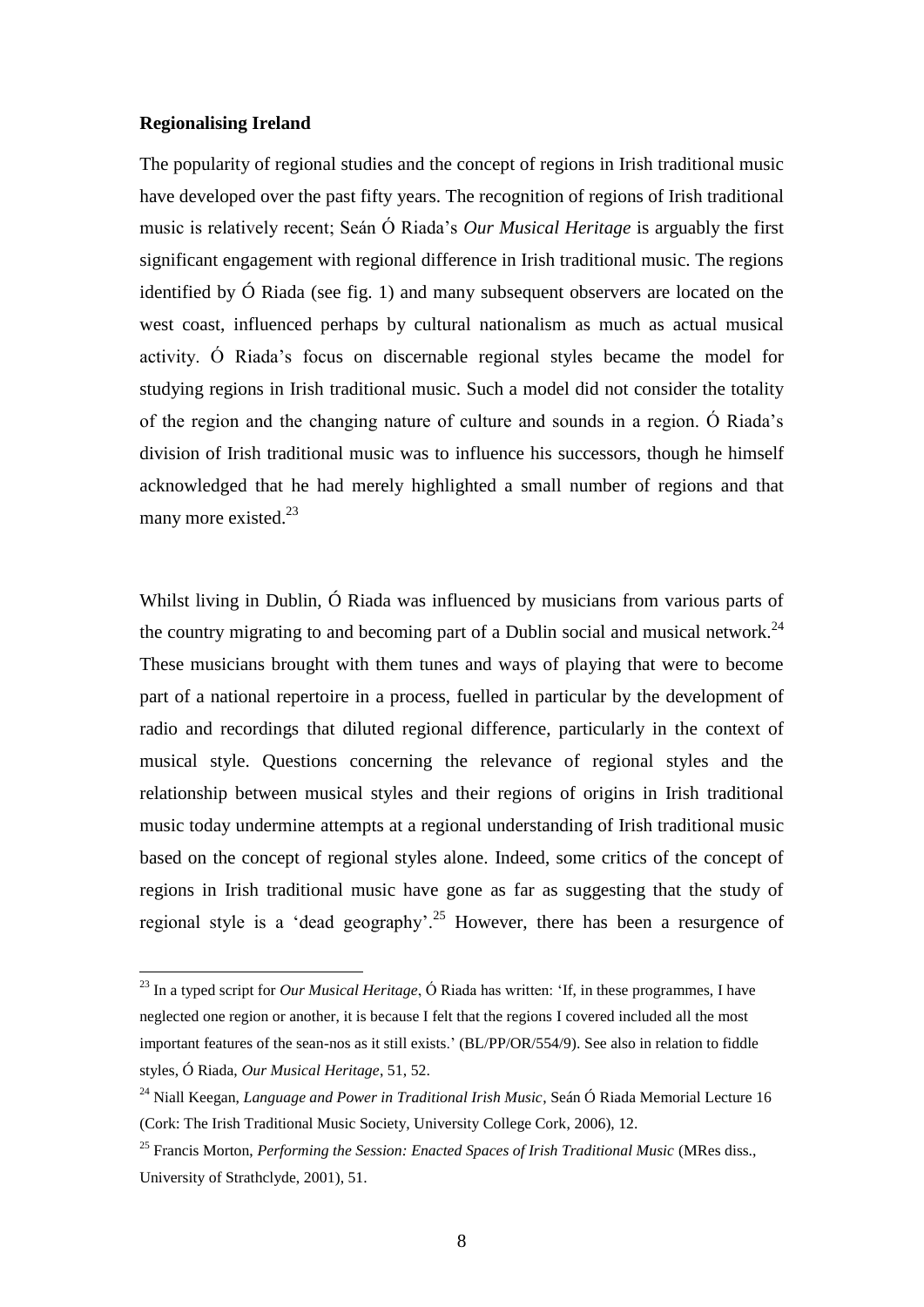interest in local studies in the face of globalisation and an immersion in local cultures.<sup>26</sup> Regional styles are increasingly performed as a conscious choice on the part of a musician rather than as a result of belonging to a particular regional community.<sup>27</sup> Regional styles are considered old and thus 'authentic' and satisfy particular desires within the folk revival community. However, regional styles may also flourish at a geographical distance from their source, $2<sup>8</sup>$  often seeking to maintain and preserve the historical aspects of the tradition. While it may be possible for regional styles of Irish traditional music to be transferred to another location, it is important to note how music in the region evolves. It is noteworthy that the Sligo style of fiddle playing epitomised by the playing of Michael Coleman and his contemporaries flourished in New York and is exemplified by performers including Andy McGann, Brian Conway and Patrick Mangan. In contrast, the flute has replaced the fiddle as the prominent instrument in the musical soundscape of  $\text{Sligo}^{29}$ 

In his study of the geography of bluegrass music, Carney attempts to define the particular sound of the culture. Vallely has identified a number of elements present in the study of style in Irish traditional music including instruments, the way of playing, tune types, repertoire, the use of music, and characteristics of an individual performer.<sup>30</sup> Irish traditional music, like folk music in general, has evolved slowly but Carney acknowledges the need to examine changes in the sound of a musical culture and the role of individuals in influencing change. The musical soundscape of Ireland

<sup>&</sup>lt;sup>26</sup> See Mike Featherstone, 'Localism, Globalism and Cultural Identity' in Rob Wilson and Wimal Dissanayake, eds, *Global/Local: Cultural Production and the Transnational Imaginary* (Durham NC: Duke University Press, 1996); Mike Featherstone, "Global and Local Cultures" in Jon Bird et al., *Mapping the Futures: Local Cultures, Global Change* (London and New York: Routledge, 1993); John O"Brien, "Local Studies" in Neil Buttimer et al, eds, *The Heritage of Ireland* (Cork: Collins Press, 2000).

<sup>27</sup> Browne, "Sliabh Luachra: A Personal View" in *Blas: The local accent in Irish traditional music*, 64- 66; Nuala O"Connor, *Bringing it All Back Home: The Influence of Irish Music at Home and Overseas*  (Dublin: Merlin, 2001), 73.

<sup>28</sup> O"Connor, *Bringing it All Back Home: The Influence of Irish Music at Home and Overseas*, 73; O"Shea, *The Making of Irish Traditional Music*, 59.

<sup>29</sup> Gregory Daly and PJ Hernon, Sleeve notes for *The Coleman Archive Volume 1: The Living Tradition*, Various Artists (Gurteen, Co. Sligo: Coleman Heritage Centre, 1999), CC5, Audio CD. <sup>30</sup> Fintan Vallely, "Regional Style" in *The Companion to Irish Traditional Music*, 308-309.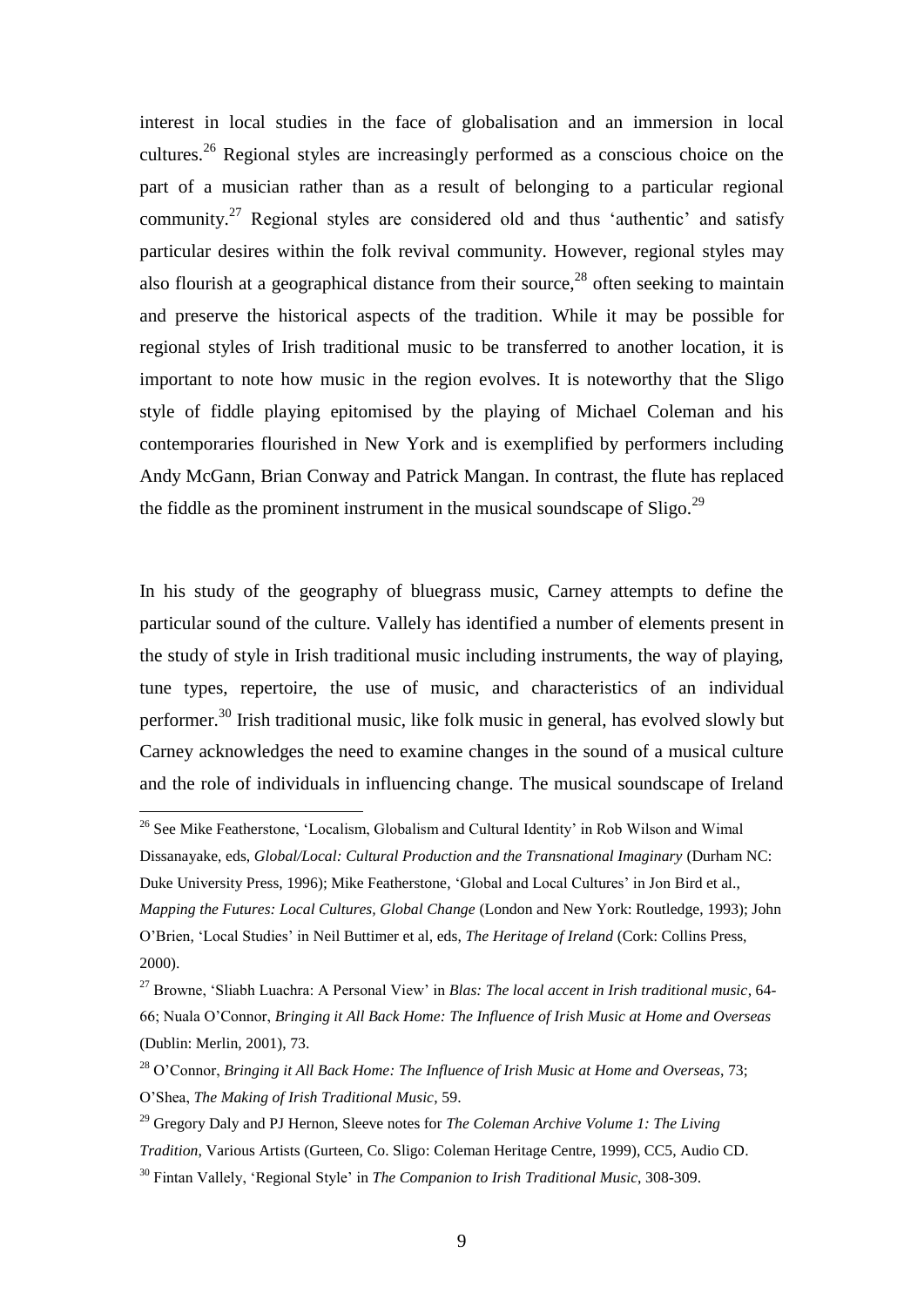has changed from one of pipers and harpers to fiddle and flute players. The arrival of the accordion and concertina had an enormous impact on some regions. More places were influenced by the increased accessibility to a wide range of musical sounds and instruments. In many studies of Irish traditional music, the processes of change in style and instrumentation are not considered in an investigation of the musical identity of the region. Simplified and often stereotypical representations of regional musical soundscapes become institutionalised – none more so than the imagination of Sliabh Luachra as a region of fiddle and accordion players performing slides and polkas, which ignores the role of the flute and concertina as well as the popularity of reels in the region.

Elements of regional uniqueness are often emphasised and elements that do not conform to the accepted identity of the region are often ignored. In contrast to the association of Sliabh Luachra with polkas with Sliabh Luachra, the musical traditions of north Connacht are primarily associated with the reel. A form of polkas may also be associated with this region, notably demonstrated by the Leitrim flute player John McKenna who included a number of polkas in his recordings. In the introduction to a collection of recordings by John McKenna, Jackie Small notes that polkas were much more widely popular throughout the country in the first quarter of the twentieth century.<sup>31</sup> Regions are often presented as isolated and relatively free from outside influence.<sup>32</sup> However, Corcoran points out that the distinctiveness of Donegal music is not, as proposed by Feldman, due to its isolation and remoteness "but to its intimate interaction with urban centres (Scotland) and its love-affair with the 78 record'.<sup>33</sup> In her consideration of regional styles in Irish traditional music, O"Shea notes the selectivity of Feldman and O"Doherty when they were collecting music in northern counties<sup>34</sup> while in contrast Martin Tourish notes the presence of polkas in a manuscript collection of Donegal music, suggesting the presence of a more diverse repertoire in the soundscape of that region in the past than is typically imagined and

<sup>&</sup>lt;sup>31</sup> Jackie Small, Sleeve notes for *Leitrim's Master of the Concert Flute*, John McKenna (Drumkeerin, Co. Leitrim: The John McKenna Traditional Society, 1982), Audio Cassette, 4.

<sup>32</sup> Allen Feldman and Éamonn O"Doherty, *The Northern Fiddler* (Belfast: Blackstaff Press, 1979), 15.

<sup>33</sup> Corcoran, "Concepts of regionalism in Irish traditional music" in *Blas: The Local Accent in Irish Traditional Music*, 28.

<sup>34</sup> O"Shea, *The Making of Irish Traditional Music*, 56.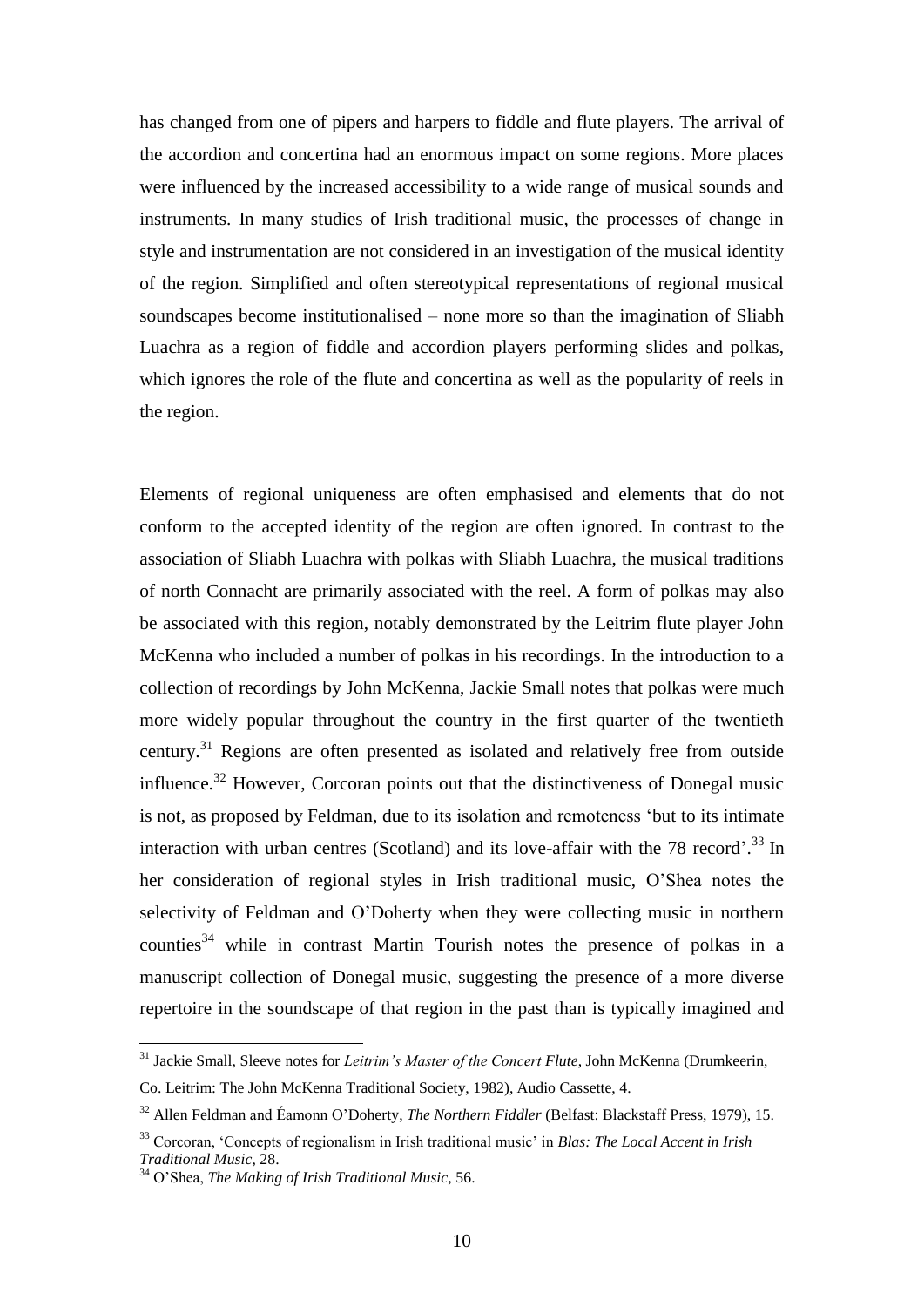represented in the present.<sup>35</sup> An understanding of regions in Irish traditional music must understand the diversity and the multitude of influences from both within and beyond the region on the musical soundscape of the region.

A significant factor in the study of regions in Irish traditional music has been the increased diffusion and deterritorialzation of Irish traditional music in the twentieth century. Facing the challenge concerning the relevance of a regional understanding of Irish traditional music, I borrow from the work of Emile Durkheim who, in response to his own critique of regionalism at the end of the nineteenth century, stated:

We do not mean that the territorial divisions are destined to disappear entirely, but only that they will become of less importance. The old institutions never vanish before the new leaving some trace of themselves. They persist, not only through sheer force of survival, but because there still persists something of the needs they once answered. The material neighbourhood will always constitute a bond between men; consequently, political and social organization with a territorial base will certainly exist. Only, they will not have their present predominance, precisely because this bond has lost its force.<sup>36</sup>

Irish traditional music continues to depend on social organisation even if the necessity of local social activity has been replaced by greater mobility and communication. The region is developed from the social fabric of the people that live there. Social relationships are integral to processes that construct place.<sup>37</sup> Music is part of the social culture of an area. <sup>38</sup> Mícheál Ó Suilleabháin emphasises the social aspect of music making in Irish traditional music stating: "Traditional music has to come out of an actual meeting of bodies in space, you know, people communicating and I think it

<sup>&</sup>lt;sup>35</sup> Martin Tourish, 'The James Tourish Collection: Its Stylistic Significance within its Cultural Context', paper presented at the Society for Musicology in Ireland's 2nd Postgraduate Students' Conference, 24<sup>th</sup> January, 2009.

<sup>36</sup> Emile Durkheim, *The Division of Labor in Society*, (New York: Free Press, 1964, 1893, trans. 1933) 28.

<sup>37</sup> Richard Meegan, "Local Worlds" in John Allen and Doreen Massey, eds, *Geographical Worlds*  (Milton Keynes: Open University, 1995)

<sup>&</sup>lt;sup>38</sup> See John Lovering, 'The Global Music Industry: Contradictions in the commodification of the sublime" in Andrew Leyshon, George Revill and David Matless, eds., *The Place of Music* (New York, London: Guilford, 1998)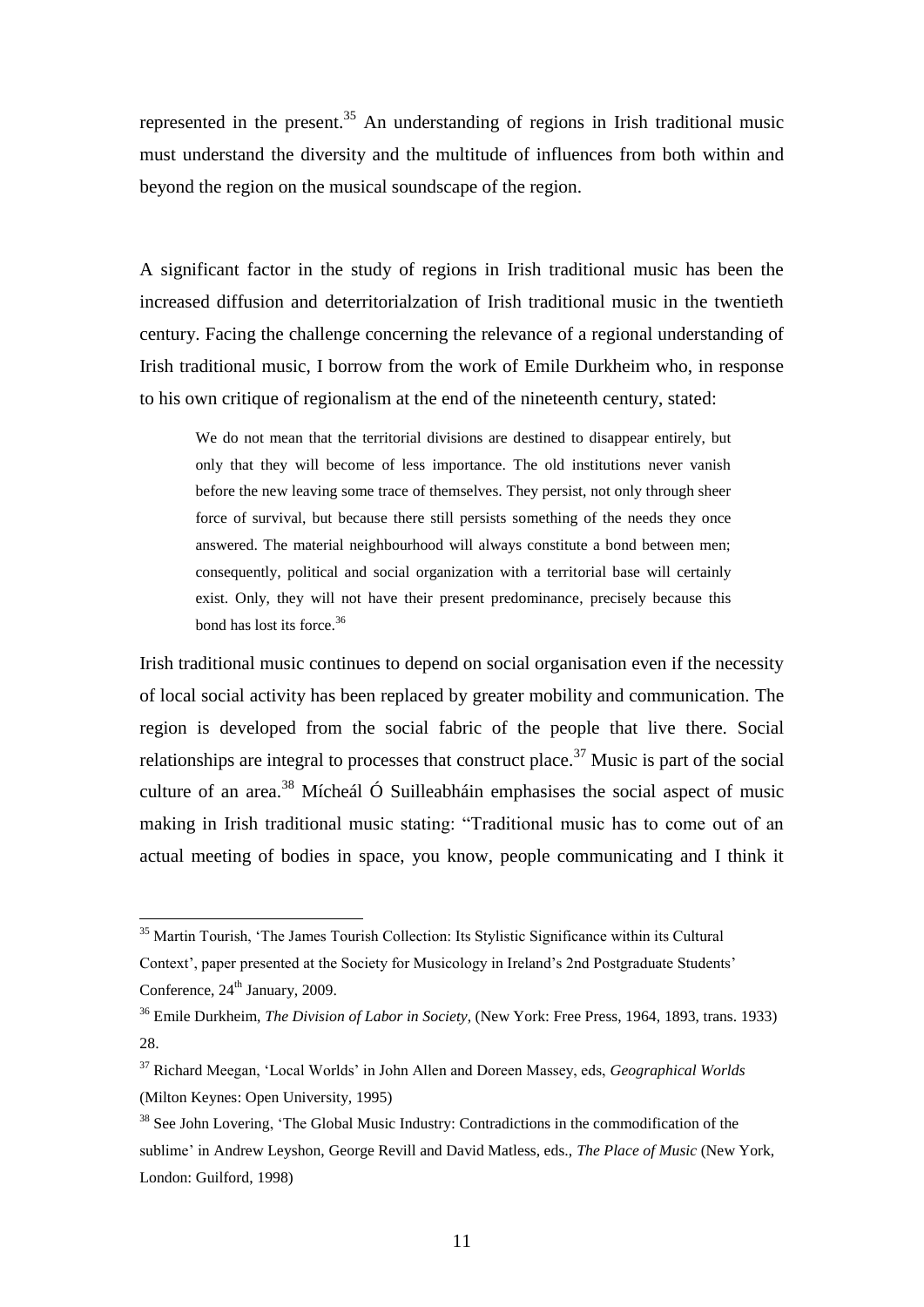always has that immediacy and root and warmth as a result".<sup>39</sup> However, Hazel Fairbairn"s assertion that the "intimate relationship between music, dance and social gathering, and their high profile in rural lifestyle, is the source of regional styles<sup> $,40$ </sup> must be re-examined in the context of the enormous changes in the socio-spatial contexts of Irish traditional music and the dislocation of musical styles from their regions of origin. A regional understanding of Irish traditional music is important even if it is difficult to identify discernable regional styles of playing.

The role of economics as a motivating factor in the construction and representation of regional identities must also be considered. In a discussion on the development of "world music" as a marketing category and acknowledging the impact of fusion and hybridity on identity and music, John Connell and Chris Gibson note:

The credibility of some musical styles and genres arises from their origins, their sites of production, evident in a number of possible ways: smaller locations, places off the beaten track, exclusion from capitalist growth, isolation and remoteness from hearths of industrial production or working-class communities. For world music, place is central to images and marketing strategies.<sup>41</sup>

Vallely presents a similar argument in the relevance of regional musical styles in Irish traditional music noting the commercial value of regional styles while also suggesting that few musicians perform in a regional style.<sup>42</sup> Recordings of Irish traditional music are often accompanied by images and narratives of place that aim to attract an audience while also contributing to the construction of regions in Irish traditional music.

<sup>39</sup> Interview with Mícheál Ó Suilleabháin. Cited in Nuala O"Connor, *Bringing it All Back Home: The Influence of Irish Music at Home and Overseas* (Dublin : Merlin, 2001), 3

<sup>&</sup>lt;sup>40</sup> Hazel Fairbairn, 'Changing contexts for traditional dance music in Ireland: The rise of group performance practice" in *Folk Music Journal*, 6/5 (1994), 566-599: 577.

<sup>&</sup>lt;sup>41</sup> John Connell and Chris Gibson, 'World Music: Deterritorializing Place and Identity' in *Progress in Human Geography* 28/3 (2004), 342-361: 353.

<sup>42</sup> Vallely, "The Migrant, The Tourist, The Voyeur, The Leprechaun…"in *Blas: The Local Accent in Irish Traditional Music*, 114.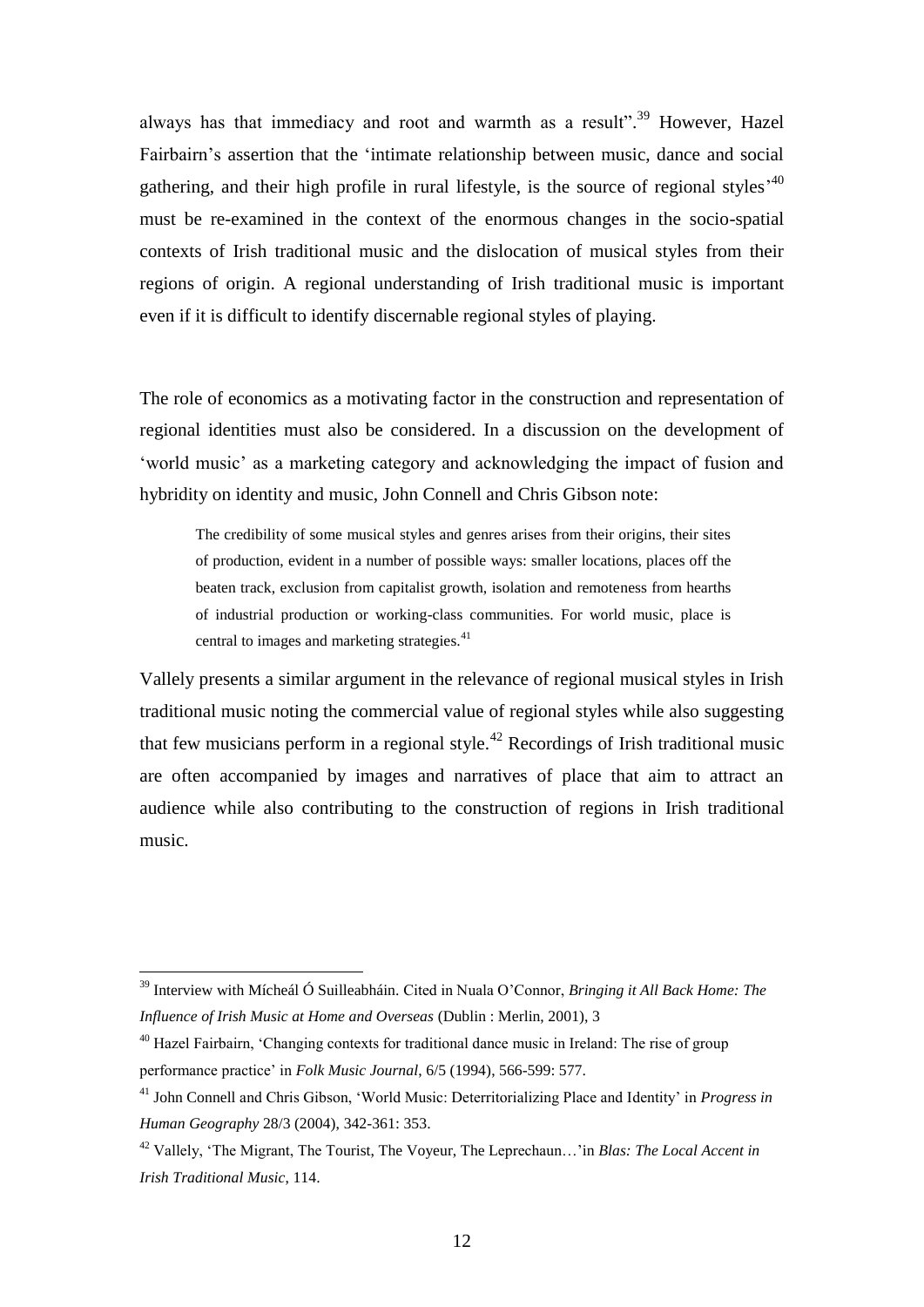A difficulty presented by the empirical evidence presented in this article regarding the presentation of regional difference in Irish traditional music is the use of county boundaries in figures two through five. Cultural regions may be influenced by, though rarely defined by, topographical and administrative boundaries. Presenting a geographical perspective, David Grigg notes the problems presented by the concept of boundaries of regions, stating: "If a region is thought to be a real entity then it must be presumed to have clear and determinable limits<sup>', 43</sup> The understanding of regions based on culture and heritage and the processes of diffusion of culture challenge the clear definition of boundaries in regions and demand a qualitative understanding of regions. Claudio Lomnitz-Adler stresses the importance of a historical understanding of the construction of boundaries by competing identity groups.<sup>44</sup> In a study of Appalachian music, Deborah J. Thompson writes:

Like the rest of space, regions are now conceived as multiple, shifting, and contingent, with porous boundaries if they are "bounded" at all. The processual, historically contingent nature of a region and its entanglement with various networks of social relations makes it hard to characterize or describe, as it is constantly changing and evolving, with different parts changing at different rates and continually forming new webs of connection.<sup>45</sup>

Regions in Irish traditional music may not be satisfactorily represented by lines on a map. As well as the musical soundscape, the role of people and social relations and the evolution of the region over time must be considered. Boundaries may be distinguished between social groups, musical styles and attitudes influenced by various power geometries, economics and the politics of history and memory.

In a critique of the concept of a borderless world, David Newman notes two approaches to the concept of borders – the notion that borders constitute "process" as opposed to simply pattern, and the concept of borders as "institution" which must be

<sup>&</sup>lt;sup>43</sup> David Grigg, 'Regions, Models and Classes' in Richard Chorley and Peter Haggett, eds, *Models in Geography* (London: Methuen and Co. Ltd., 1968), 478.

<sup>44</sup> Claudio Lomnitz-Adler, "Concepts for the Study of Regional Culture" in *American Ethnologist*, 18/2 (1991), 195-214: 207.

<sup>45</sup> Deborah J. Thompson, "Searching for Silenced Voices in Appalachian Music" in *GeoJournal* 65 (2006), 67-78: 67.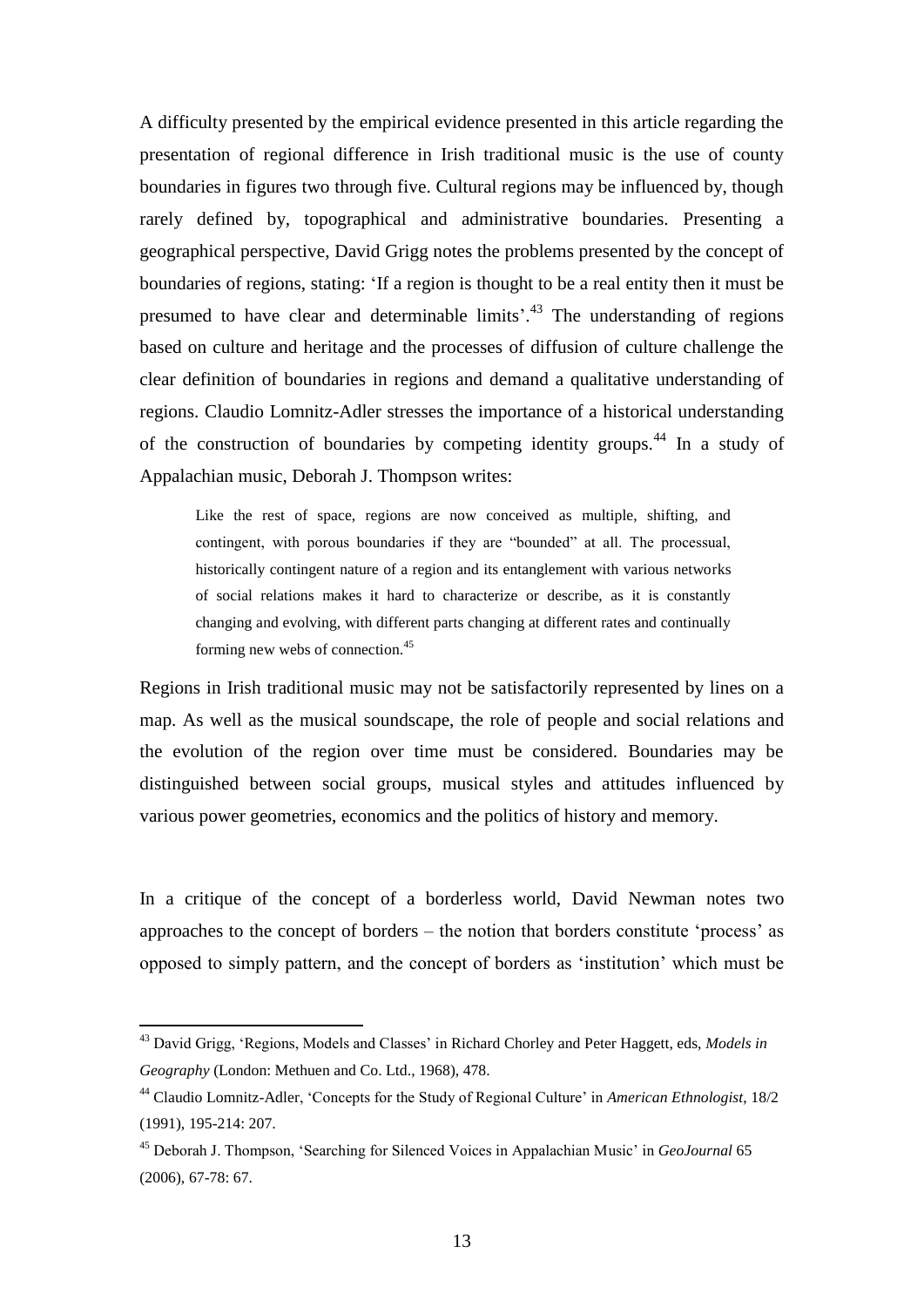managed and perpetuated.<sup>46</sup> The presentation of borders as institution contrasts with the "physical lines which are simply the static and locational outcoming of the social and political decision-making process'.<sup>47</sup> The role of *Radió Éireann* and *Comhaltas Ceoltóirí Éireann* in the social and political processes, as well as in the institutionalisation of regional boundaries in Irish traditional music is examined in this paper.

## **Evidence of regionalism in Irish traditional music**

Influenced by the approaches of the Berkeley School of Cultural Geography, Carney proposes that all cultures develop at a cultural hearth from where they are diffused.<sup>48</sup> These cultural hearths emerge through processes such as those outlined by Smyth – as a result of conquest, colonization and the occupation and shaping of land.<sup>49</sup> Irish traditional music has been conventionally associated with the rural west of Ireland and the identification of areas of Irish culture that developed with little influence from other cultures. Early collections, such as those by Petrie, show an imbalance in the geographical sources of music and, in the case of Petrie, betray his beliefs that Clare was the most authentic source of Irish traditional music (fig. 2).<sup>50</sup>

<sup>46</sup> David Newman, "The Lines that Continue to Separate Us: Borders in Our `Borderless' World" in *Progress in Human Geography*, 30/2 (2006), 143-161.

<sup>47</sup> Ibid.,148.

<sup>48</sup> George Carney, "Western North Carolina: Culture Hearth of Bluegrass Music" in *Journal of Cultural Geography 16* (1996), 65-87: 65.

<sup>49</sup> William J.Smyth, "The Making of Ireland: Agendas and Perspectives in Cultural Geography"; see also Smyth, *Map-making, landscapes and memory: A geography of colonial and early modern Ireland c. 1530-1750* (Cork: Cork University Press, 2006).

<sup>&</sup>lt;sup>50</sup> Breandán Breathnach, 'Petrie and the music of Clare' in *Dal gCais* 2 (Miltown Malbay, 1975), 63-71.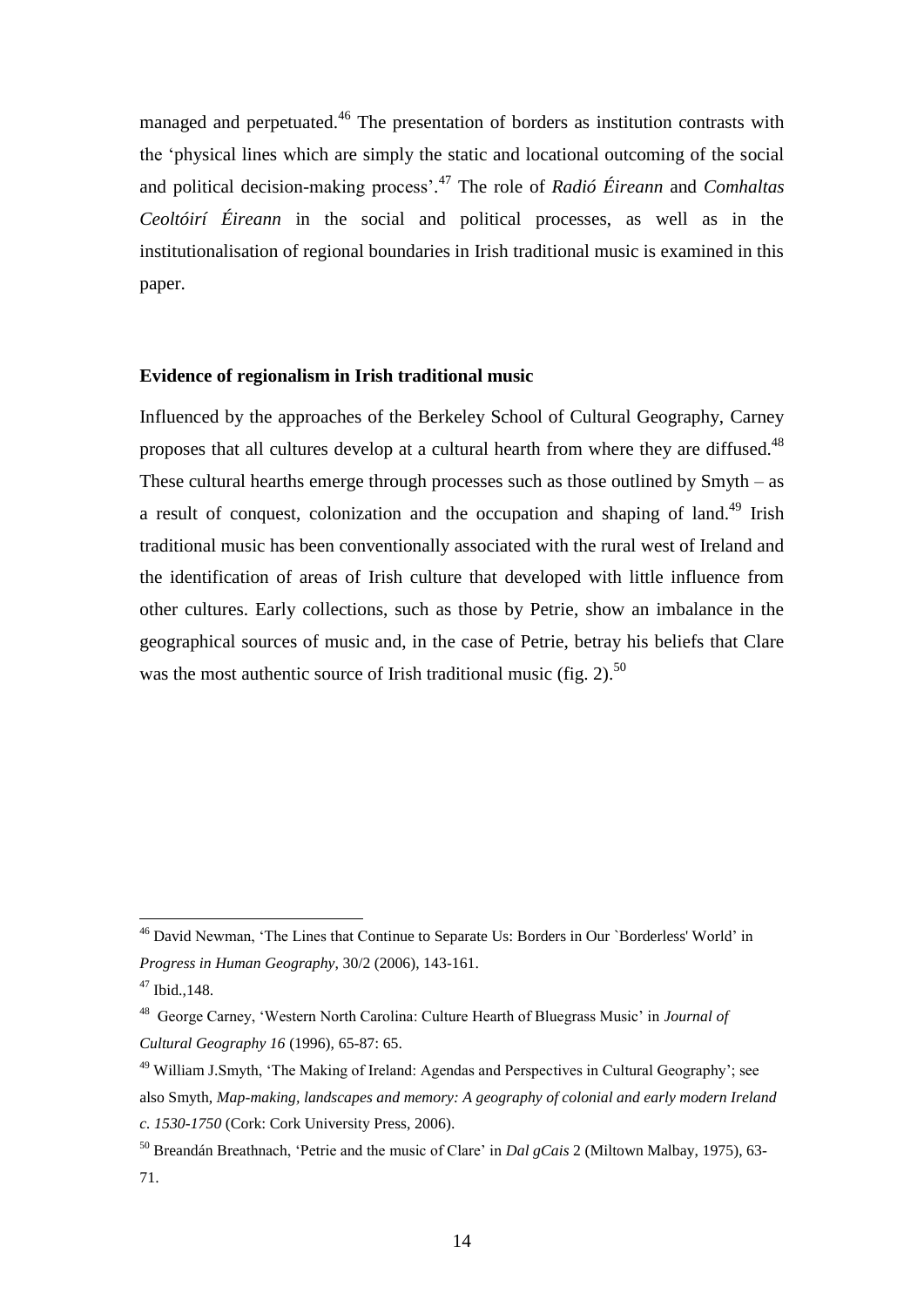**Figure 2: Sources of melodies in the Petrie Collection** <sup>51</sup>



 $51$  Figure 2 is a cartographic representation of a table outlining the number melodies sourced for Petrie's Collection in each county presented by Seán Corcoran (1997) in his paper, 'Concepts of Regionalism in Irish Traditional Music", 29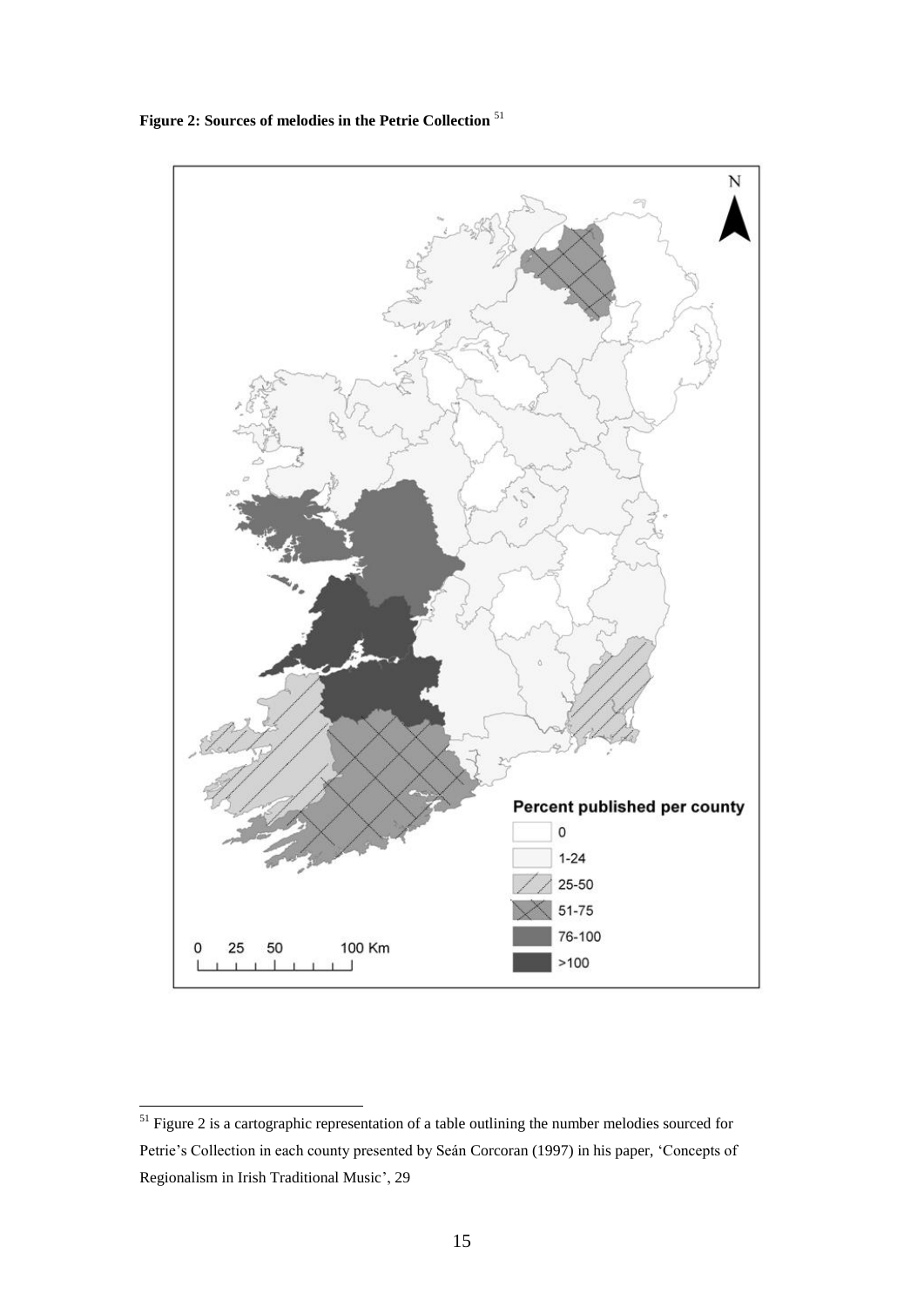**Figure 3: Source of melodies in** *Ceol Rince na hÉireann II<sup>52</sup>*



 $52$  Using the list of sources given by Breathnach in the Appendix to Craobh Rince na hÉireann II (1976), the map represents the number of tunes per county included in the publication.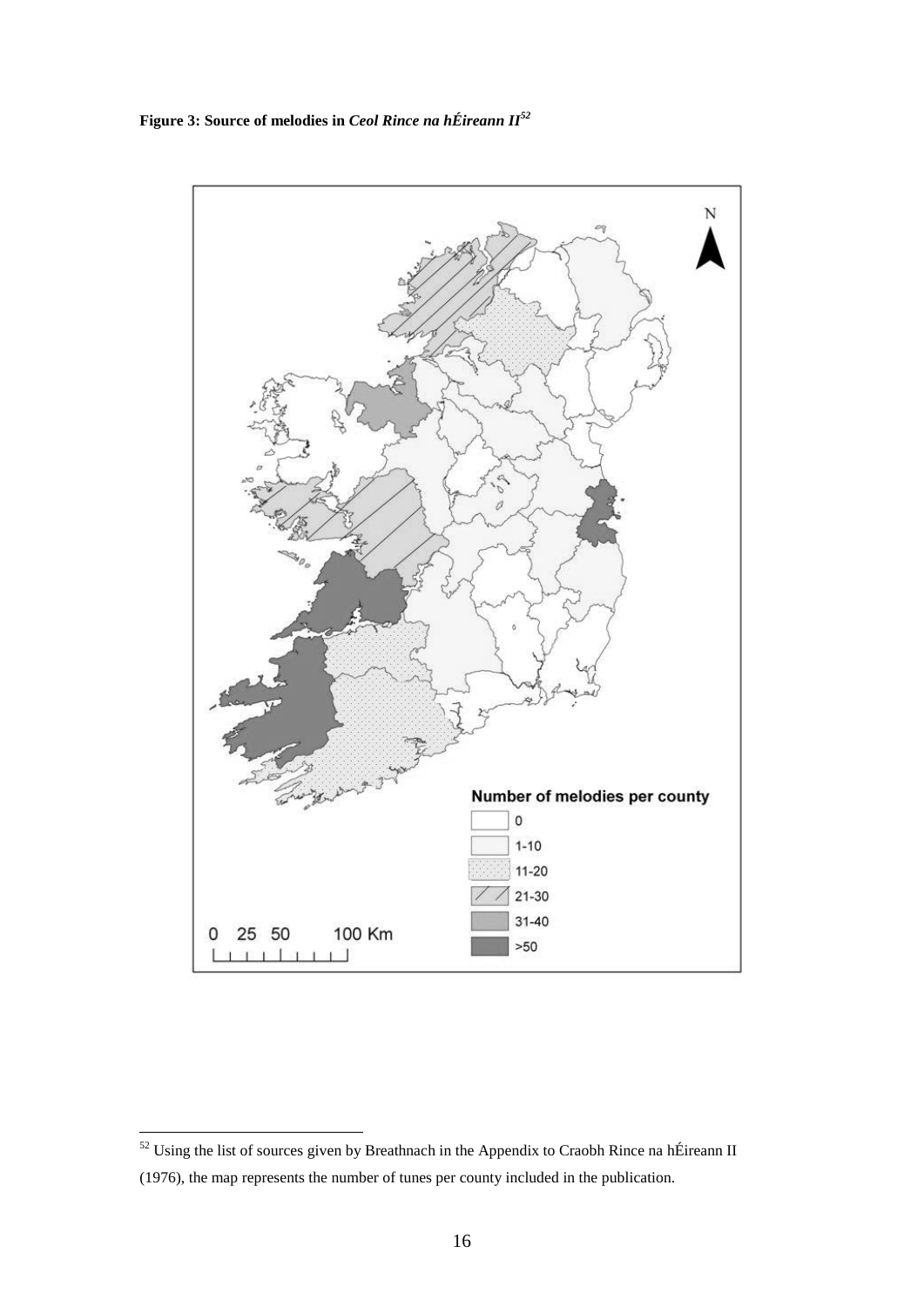Music was part of the rural lifestyle of Ireland in the nineteenth and early twentieth centuries but the spaces for Irish traditional music have changed greatly. By the time of Breandán Breathnach's *Ceol Rince na hÉireann II*,<sup>53</sup> the pattern of music in Ireland has changed (fig. 3). Many musicians now reside in Dublin while influential figures such as Willie Clancy of West Clare and Denis Murphy of East Kerry provide a large proportion of tunes in the book. The existence of a new Dublin audience that sought a replacement for out of print collections was also a motivating factor in Breathnach"s work.<sup>54</sup> In the introduction to the second volume of *Ceol Rince na hÉireann*, Carolan notes the inclusion of polkas and slides sourced primarily in Kerry, Cork and Limerick, as well as tunes from Donegal, "which had not been part of Breathnach"s world in the 1950s'.<sup>55</sup> The inclusion of this repertoire in Breathnach's collection both highlighted the depth of the tradition and fed the process of homogenisation.

The changing patterns presented in these publications represent both sound and circumstance. Rambling Houses made way for dance halls and later pub sessions and concert hall stages; fairs and markets in rural villages at which agricultural trade was central and music peripheral have been replaced by music festivals in larger towns celebrating the individual musicians and "selling" music. Over time, Irish traditional music has moved from the rural periphery to urban centres throughout the country and has become a popular and commercial rather than an entirely folk culture.<sup>56</sup> Regions adopt Irish traditional music as an economic resource and regions of Irish traditional music, both new and "discovered", have been largely neglected by research into the tradition.<sup>57</sup>

<sup>53</sup> Breandán Breathnach, *Ceol Rince na hÉireann II* (Dublin: The Department of Education, 1976).

 $<sup>54</sup>$  Ibid., xiii.</sup>

<sup>55</sup> Nicholas Carolan, "Preface" to Breandán Breathnach, *Ceol Rince na hÉireann IV* (Dublin: An Gúm, 1996), xii.

<sup>56</sup> In the introduction to *Baseball, Barns and Bluegrass* (1998) Carney defines folk culture as a culture that demonstrates stability and continuity and which is associated with an informal, personal, everyday lifestyle based on face-to-face communication. Irish traditional music exists in two forms, as an element of the folk culture of individuals and groups around the world and as part of a mass-produced, mechanized, media-conscious, popular culture.

<sup>57</sup> In *Traditional music: Whose music?* (Belfast: The Institute of Irish Studies, Queen University, Belfast, 1991) Paddy Glackin approaches the concept of a Dublin region of music. The success of the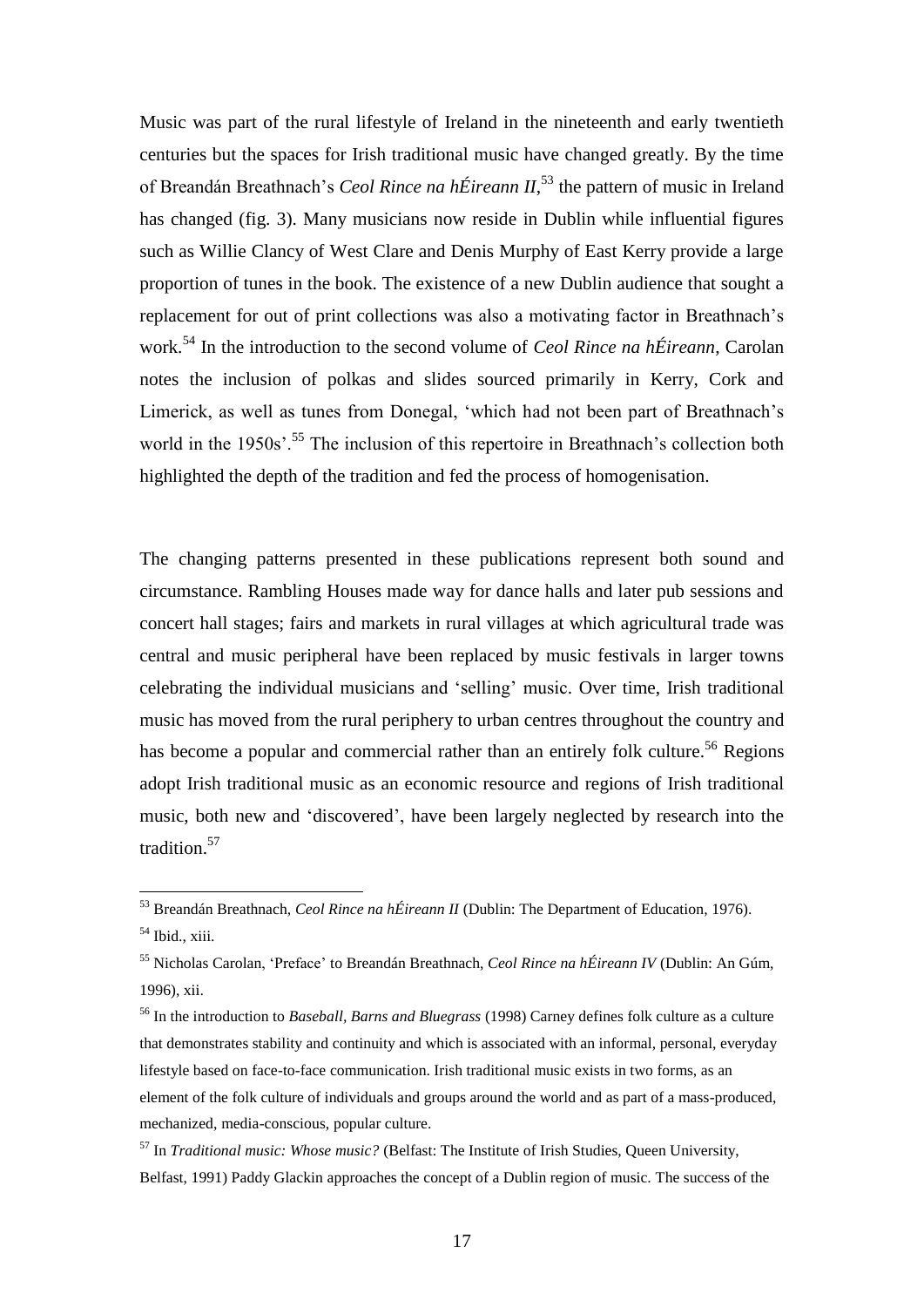Many of the social institutions connected with Irish traditional music, including record companies, radio stations and universities, are not focused on or located in isolated rural regions in the west of Ireland. However, conventional patterns still emerge as the ideologies and narratives of the tradition remain influenced by historical connections to established regions such as Sliabh Luachra, South Sligo and County Clare. Carney notes the importance of social institutions in providing "performance opportunities, repertoire exchanges and professional exposure for musicians to gain regional prominence and national recognition<sup>558</sup> In considering perceptions of regionalism in Irish music, Corcoran problematises the role of *Comhaltas Ceoltóirí Éireann* and *Raidió Teilifís Éireann* (*RTÉ*) in highlighting particular people and places that distort the perceived geography of Irish traditional music. Vallely also notes the role of *Comhaltas Ceoltóirí Éireann* and the selectivity of *Raidió Éireann* on the geography of Irish traditional music, identifying the latter as "effectively Ciarán MacMathúna"s choice and Seán Ó Riada"s opinions respectively<sup>' 59</sup> As already highlighted, the spaces of the social network in Irish traditional music have evolved from the home, dancehall and public houses in the immediate neighbourhoods of the artists involved to a global, often urban based social network supported by political and economic motives. Increasingly musicians record albums, take part in competitions, travel to festivals of Irish music around the country, and appear on radio and television. These further strengthen the recognition of some

Temple bar Irish traditional music festival in Dublin city has begun to focus attention on a number of urban based traditional narratives with an alternative assemblage of characters. Gerry Quinn acknowledges the importance of regional styles and their principal exponents in the chronicles of Irish traditional music. Despite no discernable regional style, Gerry Quinn "Temple of Trad" in *The Irish Examiner* 24th January 2007, acknowledges the importance of Dublin traditions stating: 'The notion that Irish music is a rural phenomenon belies the fact that traditional music has prospered and flourished in Dublin for generations. Names like Tommy Potts, Leo Rowsome, Séamus Ennis, Tommy Reck and Sonny Brogan are legends of the tradition, and all hail from the capital city, or close by in Co. Dublin". The chronicles of a Dublin tradition create a regional narrative whose structure closely resembles those of more established regions such as Sliabh Luachra but the socio-spatial conditions and historical development of Irish traditional music in Dublin differ greatly.

<sup>58</sup> Carney, *Baseball, Barns and Bluegrass*, 145

<sup>59</sup> Vallely, "The Migrant, The Tourist, The Voyeur, The Leprechaun…" in *Blas: The Local Accent in Irish Traditional Music*, 107.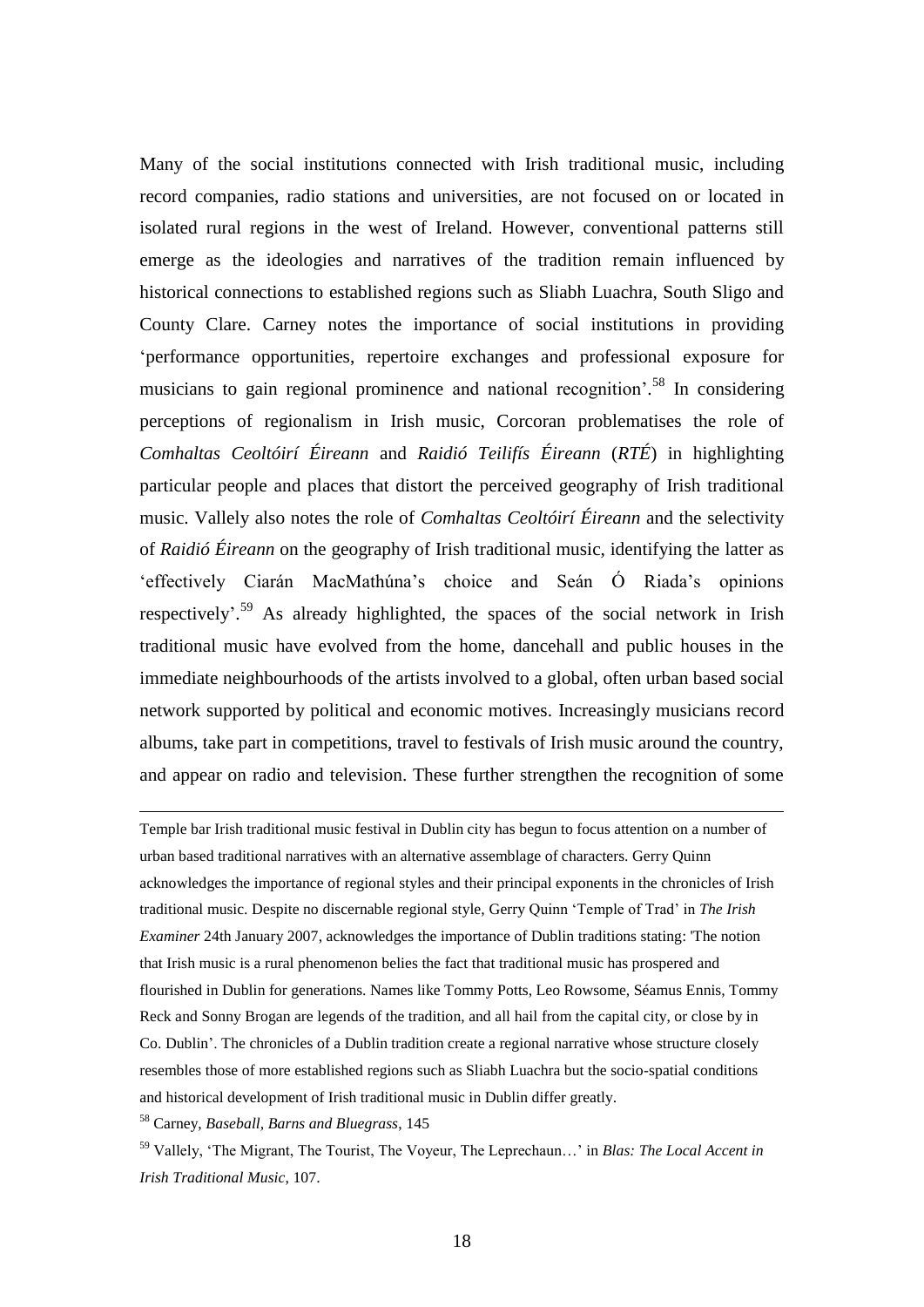regions of Irish traditional music. The regional imbalance in Irish traditional music is highlighted by an examination of some of these social institutions.

Ó Riada, amongst others, identified Michael Coleman as the single most influential figure in Irish traditional music.<sup>60</sup> His prominence in the early years of the recording of Irish traditional music influenced many musicians and brought attention to the region of South Sligo where he had learned much music and from where he had emigrated. At different times, recordings of particular individuals and groups have brought attention to and led to the identification of regions. Speaking on radio, Dan Herlihy, an accordion player from Sliabh Luachra, told the story of how he found out about "Sliabh Luachra" in the 1970s:

Well you see when I left to go to England, there wasn't an awful lot of talk of Patrick Keeffe at all or even Sliabh Luachra because, you won't believe this now but I was over in Dave Lythe's house one night and he said to me "I got this new ah thingame, this new ah, big round records, what do you call 'em, [Peter Brown: LPs], yes, ahm music from Munster he said, its from Sliabh Luachra". And I said to him "where the hell is Sliabh Luachra?" you know and he said "it's on the Cork-Kerry border it says here on the thingame" and I said "who are the players?" and he said "Denis Murphy and Julia Clifford and Patrick" and sure I says "ah for Christ's sake sure that's where I come from". But I didn't know the Sliabh Luachra before I left but "twas all Sliabh Luachra when I came home. $61$ 

Herlihy"s memories reflect the historical and imaginative invention of Sliabh Luachra within the Irish traditional music community and emphasise the role of both the radio and visitors to the region including Séamus Ennis and Ciarán MacMathúna. The radio and a series of recordings released by Ossian entitled "Music from Sliabh Luachra" were significant forces that shaped the environment in which Sliabh Luachra music and identity evolved, was diffused and imagined in the second half of the twentieth century.

*Comhaltas Ceoltóirí Éireann* presents an altogether different problem in the emergence, identification and perception of regions in Irish traditional music.

<sup>60</sup> Ó Riada, *Our Musical Heritage*, 53.

<sup>61</sup> Dan Herlihy interviewed on *The Rolling Wave*, RTÉ Radio 1, and 10th January 2007.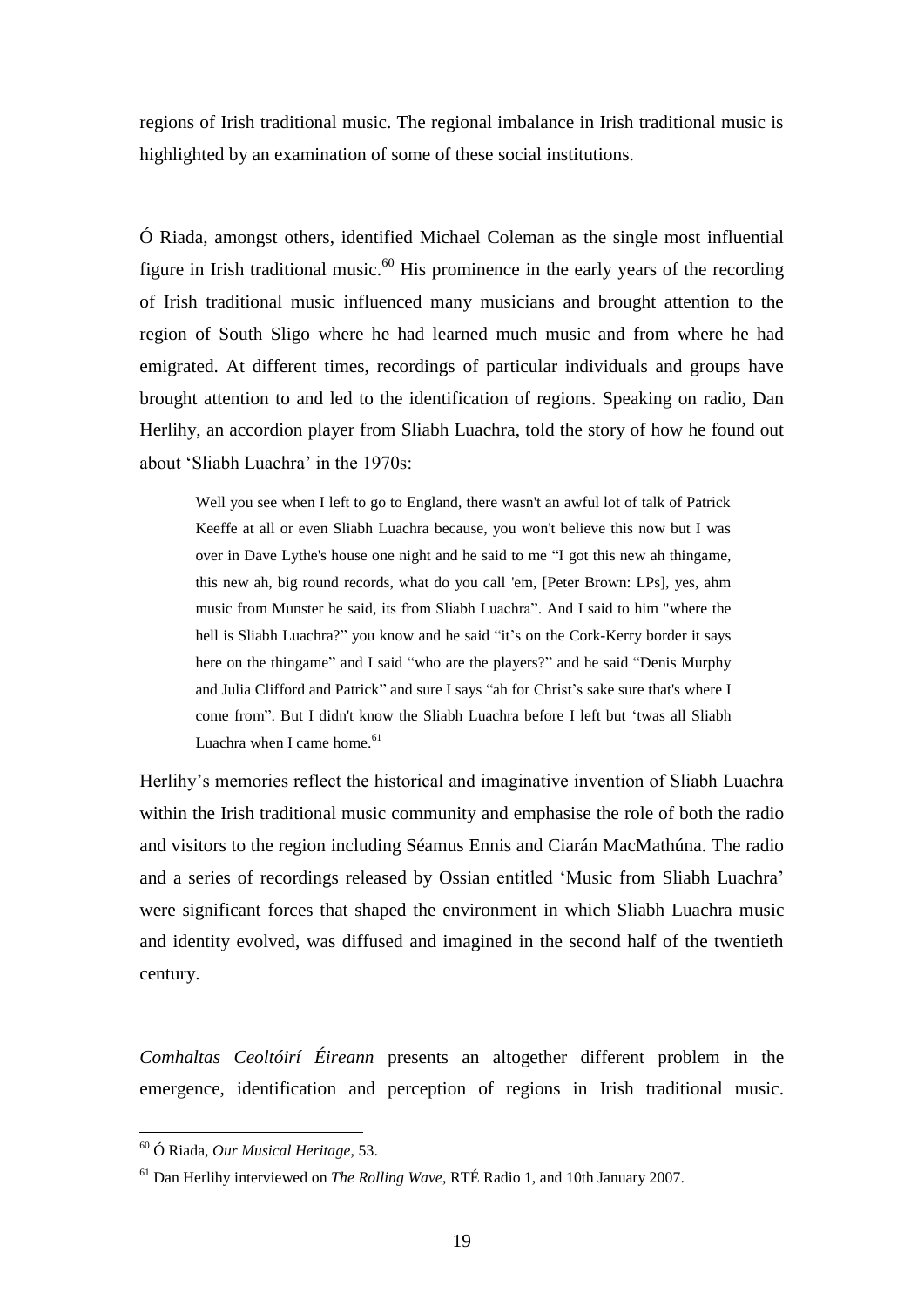*Comhaltas Ceoltóirí Éireann* is an important, complex organisation, described by O"Shea as "a powerful agent in co-opting selected rural musical practices and repertoires to become "Irish traditional music", emblematic of a unified national culture'.<sup>62</sup> Often critiqued for blurring regional variations in the tradition and encouraging the development of a homogenous sound, *Comhaltas Ceoltóirí Éireann* has developed regional patterns of its own that feed into and influence the wider tradition.



**Figure 4 Division of medal winners at** *Fleadh Cheoil na hÉireann* **2008<sup>63</sup>**

Figure four focuses on competitions at *Fleadh Cheoil na hÉireann* 2008. The chart shows those counties that won more than three per cent of medals. Over fifty percent of the medals were won by competitors from the west of Ireland while Dublin is the only county represented not located on the west coast. Stronger branches of the organisation, particularly those with a large youth base, come to the fore at *Fleadh* 

<sup>62</sup> O"Shea, *The Making of Irish Traditional Music*, 145.

 $63$  Using the results of Fleadh Cheoil na hÉireann 2008, Figure 4 highlights the counties that achieved 3% or more of the medals awarded across all competitions.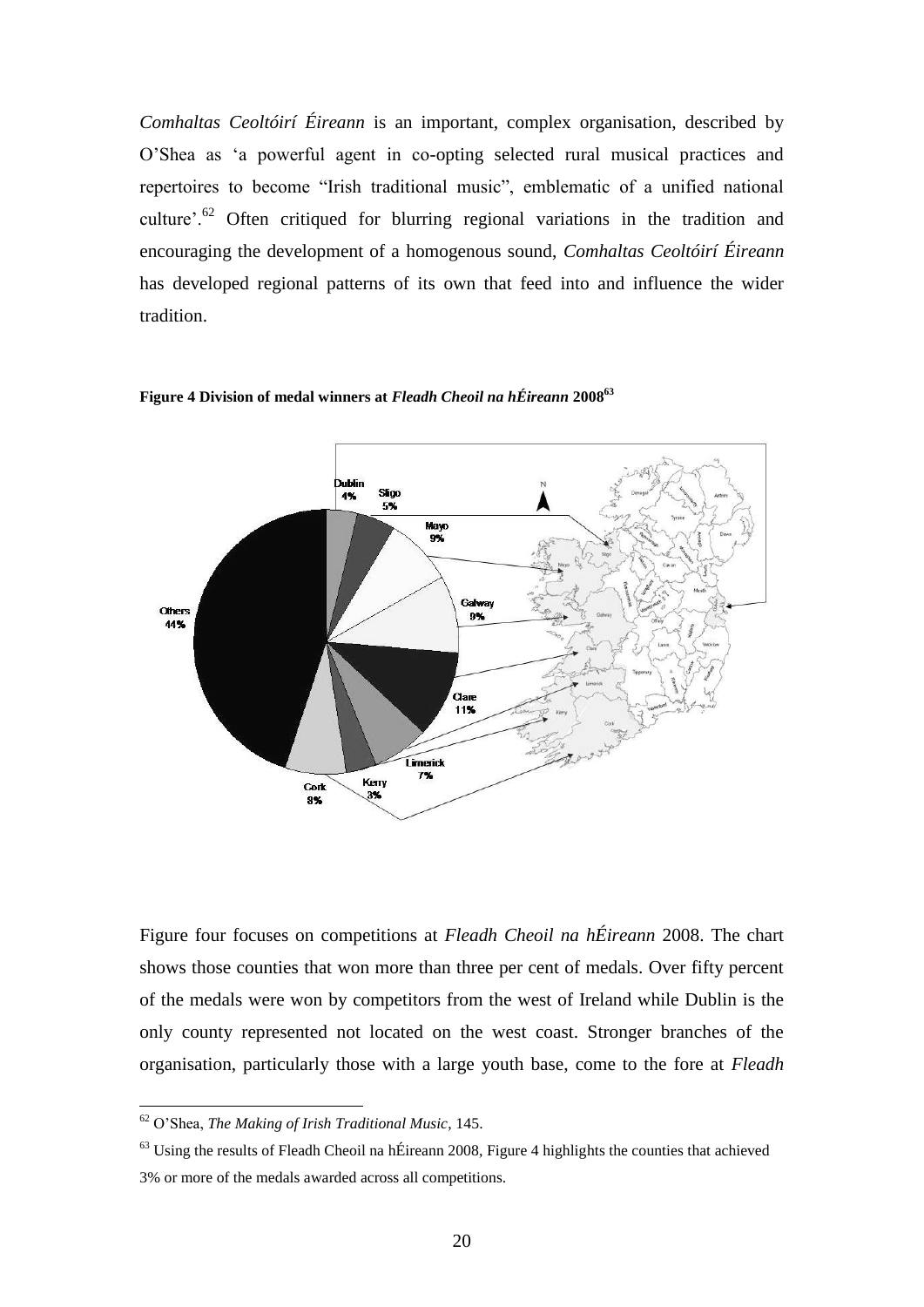*Cheoil na hÉireann*. These branches can themselves constitute a regional identity, if in some cases merely transitory, while many regions with strong local traditions are filtered out using this perspective.

The *fleadhanna* organised by *Comhaltas Ceoltóirí Éireann* are one example of a festival in which local and regional identities of the location of the event are subsumed by the identity of the organisation. In some instances the *fleadh* provides an opportunity to recognise local traditions and individuals but this is much more explicit at events that are closely linked to their location and the individuals and social networks of that region. These include the Patrick O"Keeffe Festival in Castleisland during which the music and musicians of Sliabh Luachra are celebrated, though it must also be acknowledged that a great amount of music performed has little or no connection to the local musical soundscape or the legacy of Pádraig O'Keeffe.<sup>64</sup> These festivals also provide a space for new generations of musicians to express their local identity within a transitory music community space.

Radio and television programming have also constructed patterns of regional difference in Irish traditional music. In *Our Musical Heritage*, Ó Riada identified three regions of singing located in Connemara, West Kerry and East Cork/West Waterford. Ó Riada focused on a small number of regions in the instrumental music tradition. To the fore were Sligo, Clare and West Limerick/North Kerry. Ó Riada featured a number of musicians from Dublin, signalling the location of a musical activity in the capital. Ó Riada also recognised different traditions in west and east Clare and also makes reference to regions in Cork-South Kerry and Leitrim that he does not analyse.

<sup>&</sup>lt;sup>64</sup> Pádraig O'Keeffe is the more popular version of the name of the Kerry fiddle master. Pádraig himself often signed his name in Irish as Pádraig Ó Caoimh but was better known in Castleisland town as Patrick Keeffe. The variations in his name are similar commemorated in three monuments to O"Keeffe in Castleisland, Glounthane Cross and Scartaglen. See also, Matt Cranitch, 2006, *Pádraig O'Keeffe and the Sliabh Luachra Fiddle Tradition*, Unpublished PhD thesis, University of Limerick.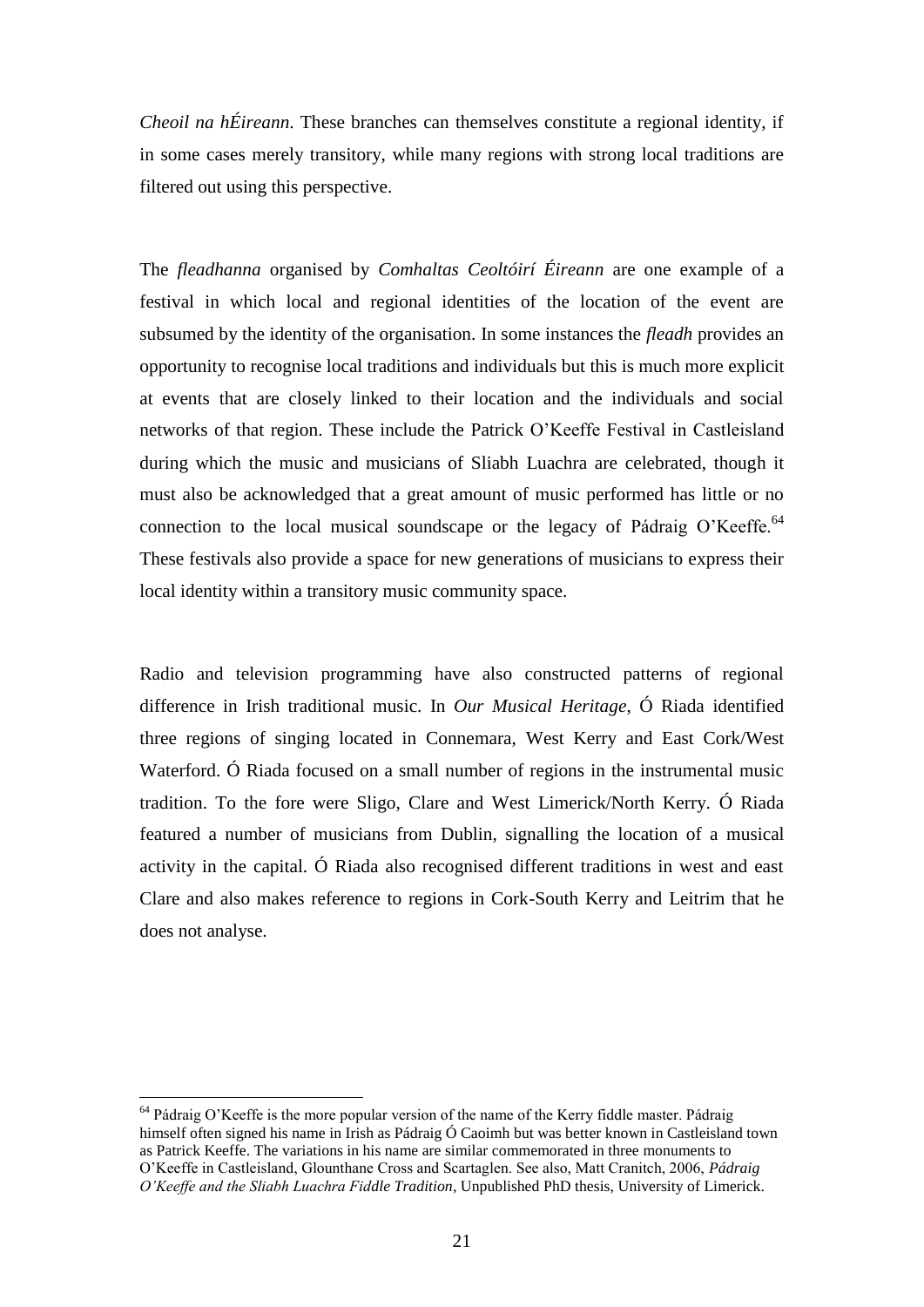

**Figure 5 Map representing the regions considered by the television series** *Caniúntí Cheoil***. 65**

 $65$  Figure 5 is a subjective representation by the author loosely demonstrating the regions considered in the television series *Caniúntí Cheoil* (2007).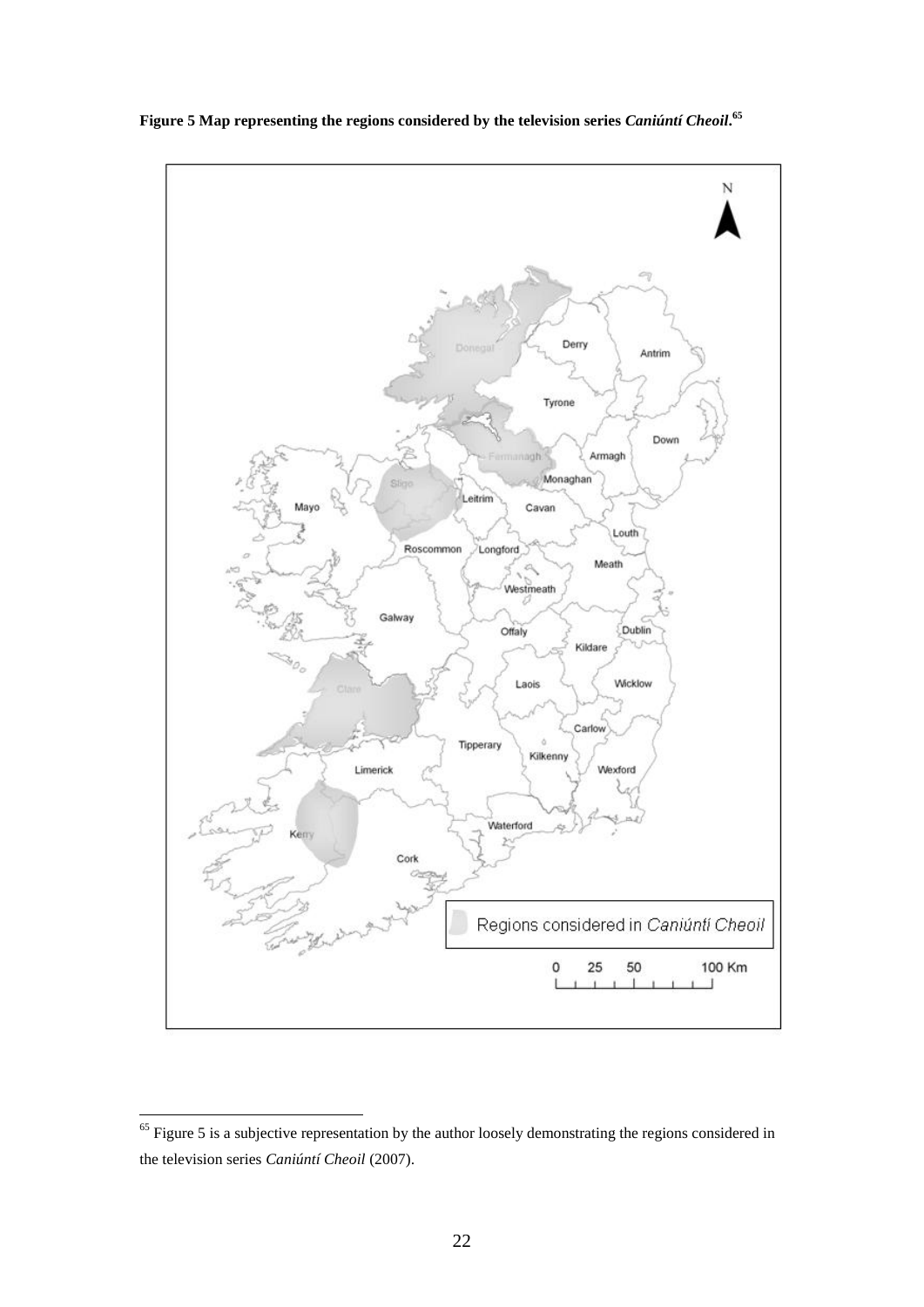

**Figure 6: Maps demonstrating the number of programmes recorded in each county for the radio series** *Céilí House* **on RTÉ Radio 1. 66**

<sup>&</sup>lt;sup>66</sup> Information for *Céilí House* was sourced from http:/[/www.rte.ie/](http://www.rte.ie/)radio1/ceilihouse/ (accessed 10<sup>th</sup> January 2009) and considers programmes broadcast between 2004 and 2008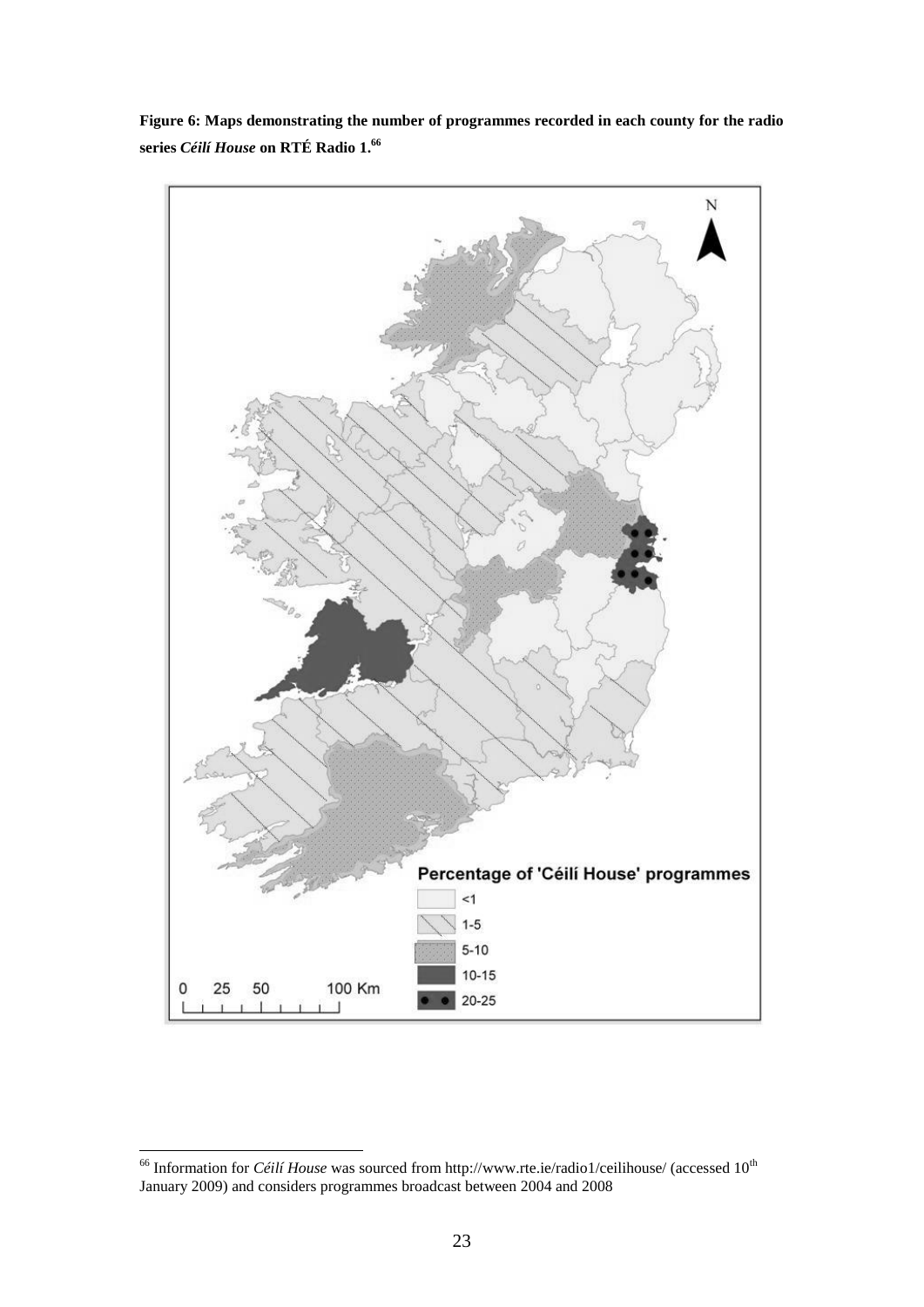

**Figure 7: Map representing the location of spaces used in the recording of** *Geantraí***, produced by Forefront Productions for TG4.<sup>67</sup>**

<sup>1</sup> <sup>67</sup> Information on *Geantraí* was sourced from Forefront Productions and relates to programmes broadcast between 1997 and 2008.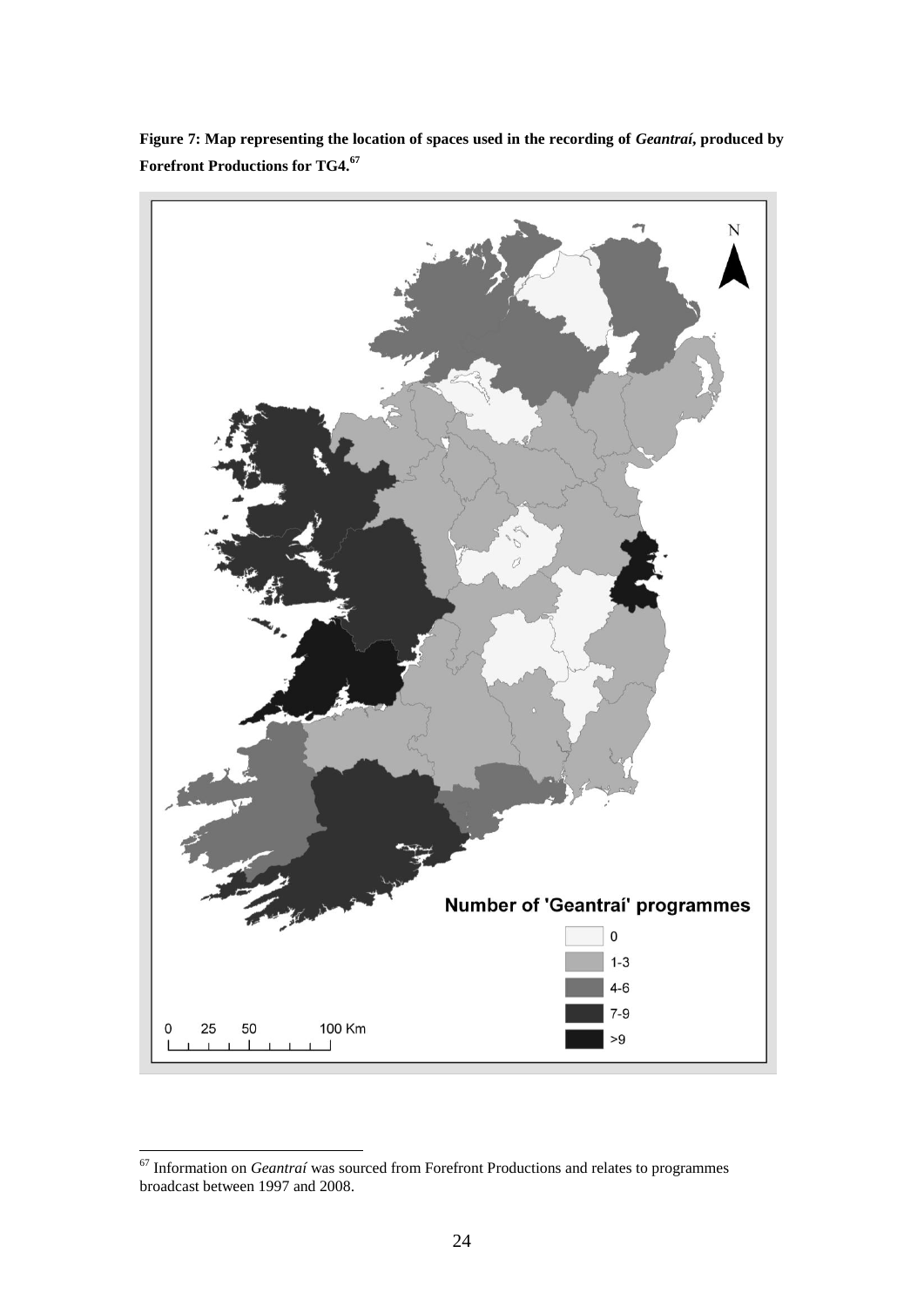In a process akin to that enacted by Ó Riada, the television series *Caniúntí Cheoil*, first broadcast between  $30<sup>th</sup>$  September and  $4<sup>th</sup>$  November 2007, presents a more limited account of regions in Irish traditional music that do not equate exactly to  $\acute{O}$ Riada"s model – Fermanagh being of particular note, especially in light of the publication in recent years of a book and CDs entitled 'Hidden Fermanagh'.<sup>68</sup> The series struggles in an attempt to make historical narratives relevant to contemporary music making. In contrast, the radio series *Céilí House* and television series *Geantraí*  broadcast music and information about the living traditions of different places, often connected to public houses, festivals and other events. Both programmes attempt to present the music of as much of the country as possible but County Clare and Dublin City continue to emerge as popular locations for Irish traditional music. The material presented in each of these programmes is also problematic in consideration of their impact on the perception of regionalism in Irish traditional music.

Figure five illustrates the quantity of programmes of *Céilí House* and *Geantraí* from each county. The map concerning *Céilí House* considers where programmes were recorded between January 2004 and December 2008. There is an imbalance caused by *Fleadh Cheoil na hÉireann* as a number of programmes are recorded in the host town each year. In the map presented, this affects counties Donegal and Offaly in particular. A number of archive programmes or programmes containing a mix of material from different areas are not included. In the case of programmes broadcast from studios in Dublin, if the programme is specifically concerned with a particular place, such as the desire to feature musicians from counties competing at the All-Ireland finals in gaelic football and hurling, this is represented. Repeat programmes are not included.

The map of *Geantraí*, first broadcast in 1997, considers the location of programmes in the first ten years. *Geantraí* began as a concept in response to a commission offered

<sup>68</sup> Cyril Maguire, *Hidden Fermanagh: Traditional Music and Song from County Fermanagh* (Monea, Fermanagh: Fermanagh Traditional Music Society, 2003); Cathal McConnell, producer, *A Hidden Fermanagh: Traditional music and songs from County Fermanagh Vol. 2* (Monea, Fermanagh: Fermanagh Traditional Music Society, 2004).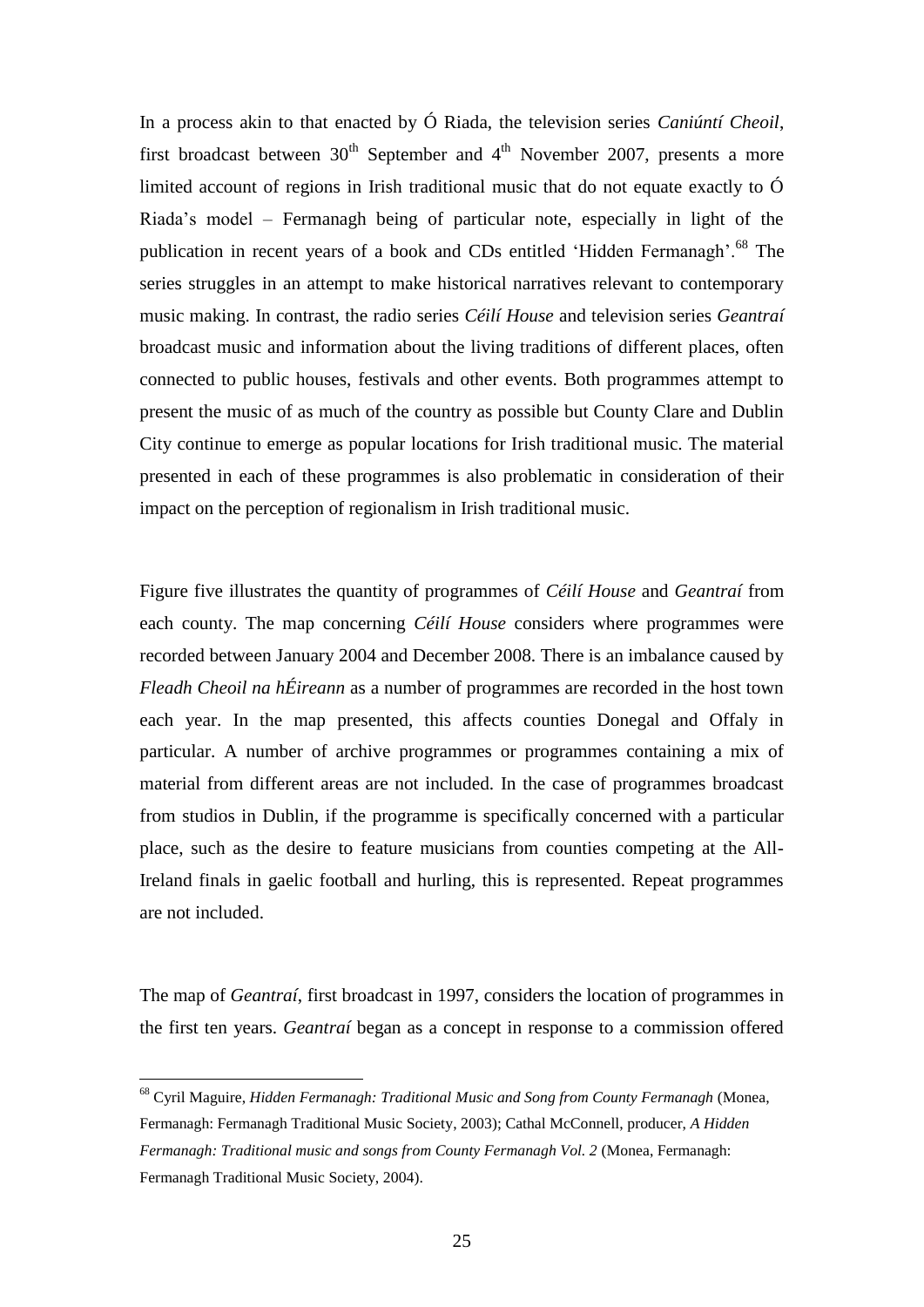by RTÉ for the development of programming relating to Irish traditional music. Forefront productions, who were previously involved and continue to produce programmes on *Fleadh Cheoil na hÉireann* for RTÉ, proposed a series based on capturing the pub session. The producers sought to identify public houses that were genuinely involved in the promotion of Irish traditional music in an area and not solely in existence to cater for a tourist market. *Geantraí* is an effort to present, as best as possible, real sessions from different parts of the country and, according to Joe McCarthy, was 'very much a play on the regional aspect of traditional music'.<sup>69</sup> Two patterns emerge from a study of where *Geantraí* has been recorded. Venues in Dublin and Clare have hosted a significant number of programmes. In response to questions on Ennis and County Clare, McCarthy states:

There are so many venues, there are so many musicians there, and it's natural when you are making television programmes that you end up in Clare more than anywhere else, but we try not to be, I mean we are conscious of that and we give Clare a rest for a year or two. We try and be as conscious as we can of going to a new place. And the same applies to musicians. We try to use new musicians.<sup>70</sup>

*Geantraí* provides an insight into the musicians and spaces of different parts of the country and features a mix of well known professional and local musicians. However, it must be noted that programmes do not confine the musicians featured to those that normally perform in the public house or town that the programme is being recorded in. *Geantraí* is a complex representation of regional soundscapes motivated by a desire to create good television and attract an audience. The geographical patterns that it presents or creates are challenged by the political economy in which Irish traditional music exists.

*Our Musical Heritage* acted as an introduction to regional diversity in Irish traditional music but was also an agent in the construction of regional identities in Irish traditional music. The people and places presented by Ó Riada influenced the connection between music and place in Irish traditional music, reinforced by cultural

 $^{69}$  Joe McCarthy in interview with author,  $27<sup>th</sup>$  June, 2007.

 $70$  Ibid.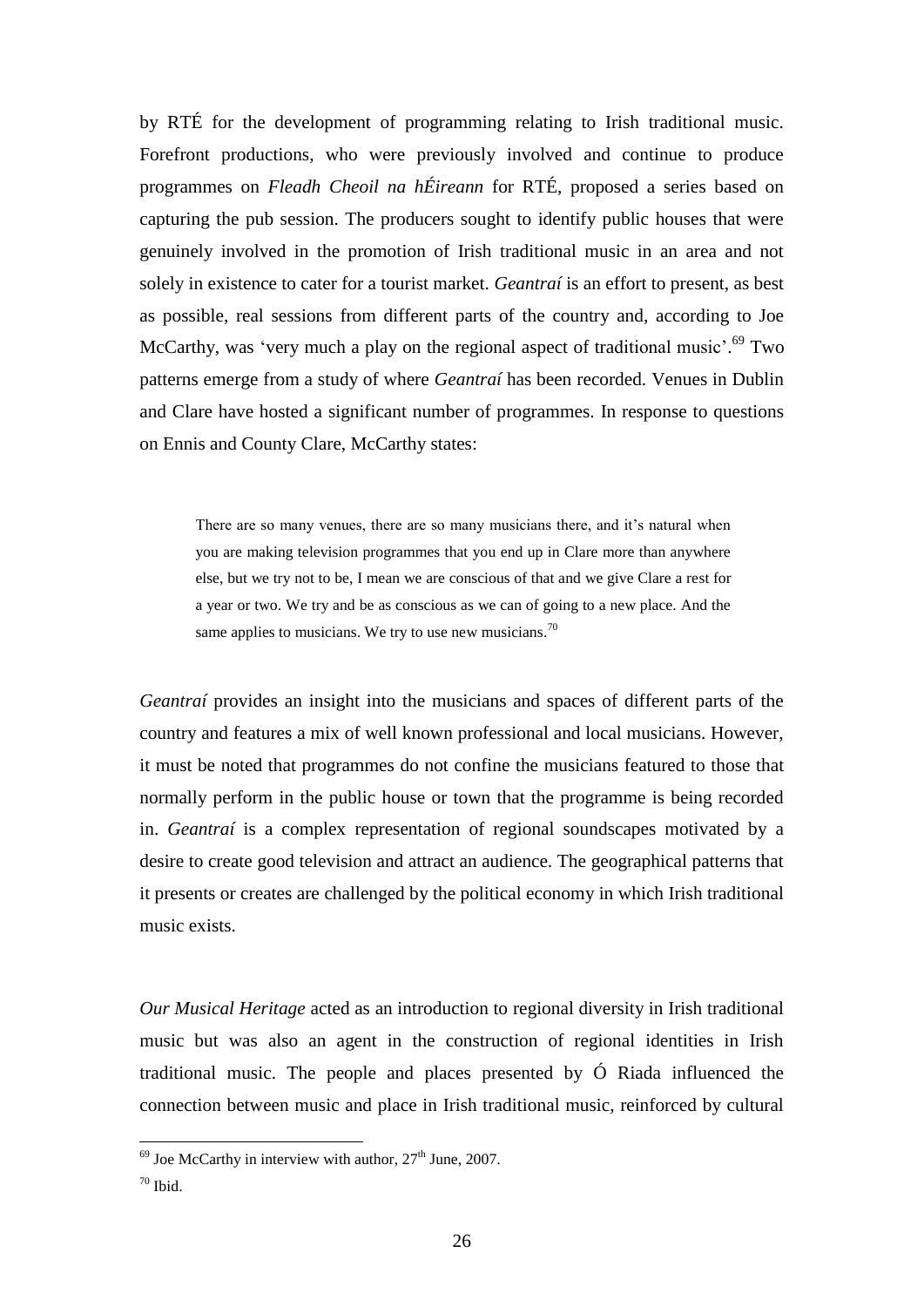nationalism"s celebration of the west of Ireland, the commodification of Irish traditional music, and the growth of the tourist industry. More recent radio and television programmes perpetuate existing perceptions concerning the geography of Irish traditional music and, by presenting music as heritage, engage with the construction of regional identities in the present. Patterns in the levels of success achieved by competitors from different counties at *Fleadh Cheoil na hÉireann* further contribute to the perception of geographies of Irish traditional music dominated by western counties with limited understanding of regional identities that transgress or exist within political and administrative boundaries.

## **Conclusion**

Ireland is an island of great regional diversity. Regional identities are shaped by the history and heritage of the regions and develop in different stages influenced by a variety of motivating factors. Irish traditional music is increasingly used in the construction and expression of regional identities and the politics of regional identity have led to the rediscovery of local musical heritage. However, there is an imbalance in understanding the musical traditions of the island with a particular focus on western counties and County Clare in particular. This may be related to the influence of cultural nationalism in the nineteenth century, the role of North Connacht based musicians in the American recording industry of the 1920s and 1930s, and tourism, radio and television from the 1950s. Empirical evidence also suggests that a geographical imbalance does exist but this imbalance is both under-theorized and under-researched.

The discourse on regions in Irish traditional music has conventionally focused on the performance of a regional musical style. The performance of musical style is increasingly a conscious choice on the part of performers, also influenced by the politics of identity and an increased interest in regional difference in the face of cultural homogenisation. Musical style has become deterritorialized. That does not necessitate a devaluation of a regional understanding of Irish traditional music. A new study of regions of Irish traditional music must consider regions as historically contingent processes that involve a variety of social, economic and spatial networks. The social, cultural and political environment in some parts of the country has